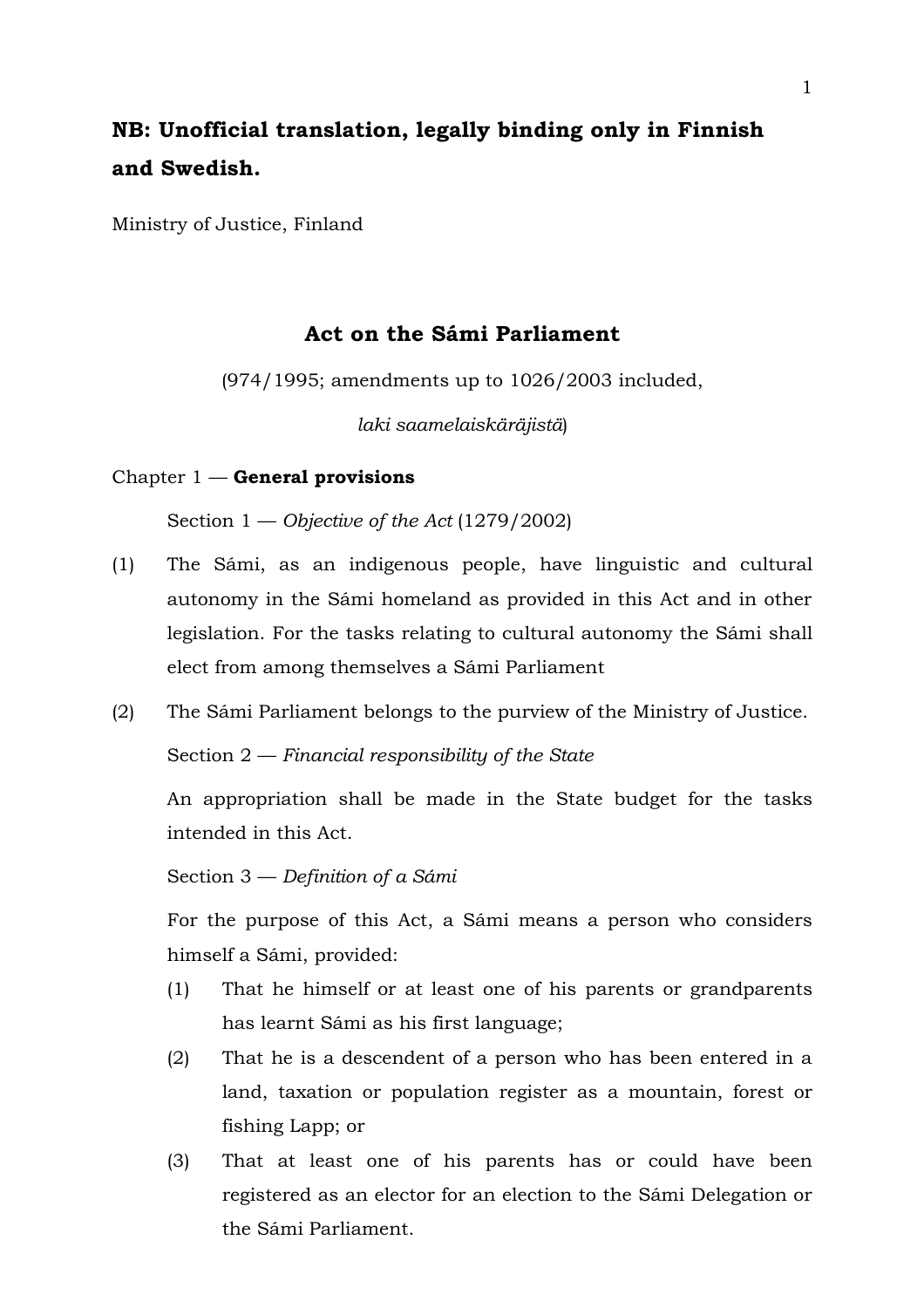## Section 4 — *The Sámi homeland*

The Sámi homeland means the areas of the municipalities of Enontekiö, Inari and Utsjoki, as well as the area of the reindeer owners' association of Lapland in Sodankylä. A map showing the boundaries of the homeland shall be published in the decree or its schedule.

## Section 4a — *Applicability of administrative legislation* (1026/2003)

The Administrative Procedure Act (434/2003; *hallintolaki*), the Act on the Openness of Government Activities (621/1999; *laki viranomaisten toiminnan julkisuudesta*), the Personal Data Act (523/1999; *henkilötietolaki*) and the Archives Act (831/1994; *arkistolaki*) are applicable to the Sámi Parliament and the organs thereof, unless otherwise provided in this Act.

## Chapter 2 — **Tasks of the Sámi Parliament**

#### Section 5 — *General powers*

- (1) The task of the Sámi Parliament is to look after the Sámi language and culture, as well as to take care of matters relating to their status as an indigenous people.
- (2) In matters pertaining to its tasks, the Sámi Parliament may make initiatives and proposals to the authorities, as well as issue statements. In the pursuance of these matters the Sámi Parliament shall furthermore use the powers prescribed in this Act or elsewhere in the law.
- (3) The Sámi Parliament shall adopt its own Rules of Procedure. (1279/2002)

## Section 6 — *Sámi representation*

In matters pertaining to its tasks, the Sámi Parliament shall represent the Sámi in national and international connections.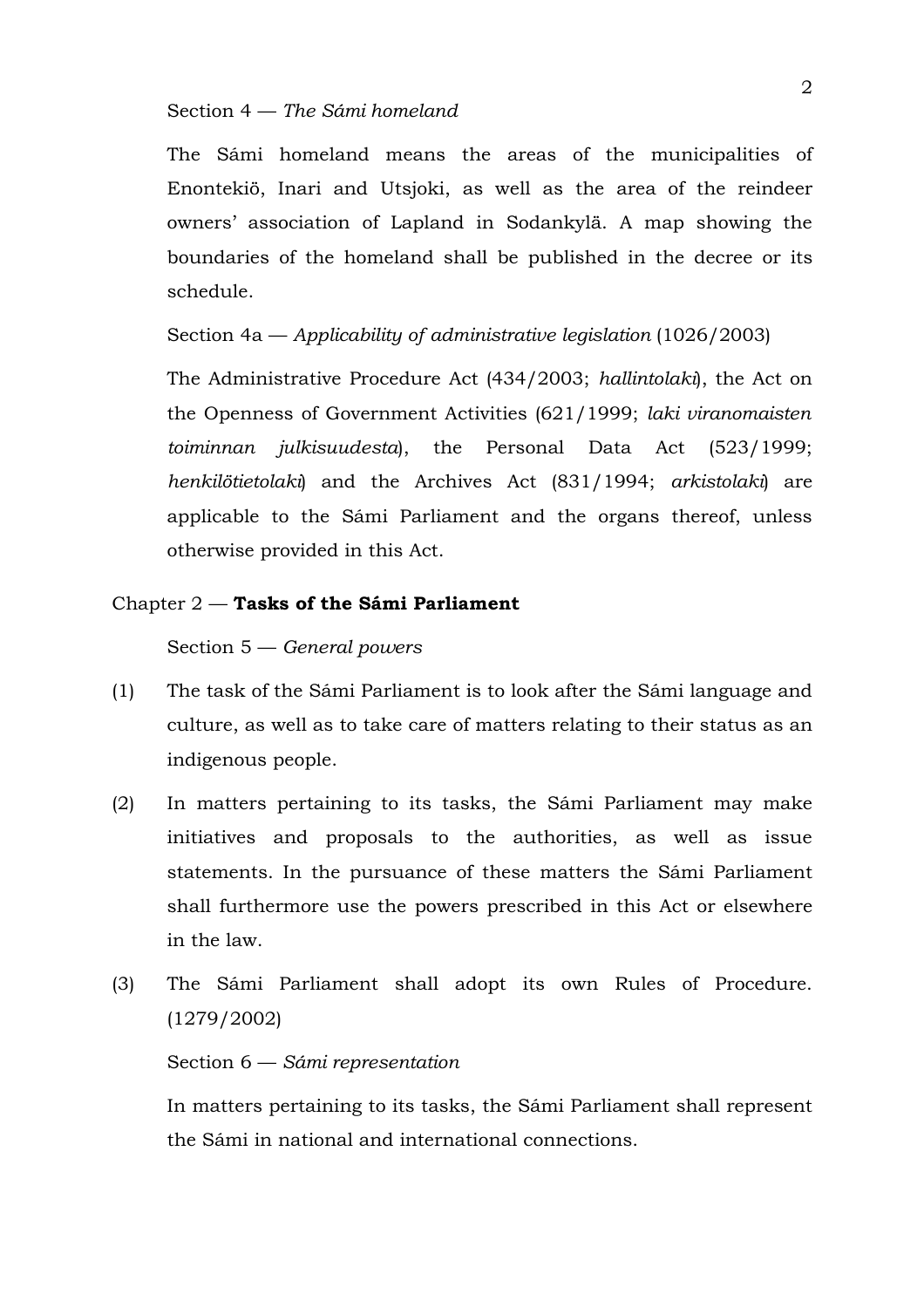Section 7 — *Report*

Each year the Sámi Parliament shall draw up a report of the Board for the Government enumerating events of import in the development of matters of specific relevance to the Sámi.

Section 8 — *Allocation of the appropriation*

- (1) The Sámi Parliament shall decide how the funds designated for the common use of the Sámi shall be allocated.
- (2) The decision of the Sámi Parliament referred to in paragraph one is not subject to appeal.

#### Section 9 — *Obligation to negotiate*

- (1) The authorities shall negotiate with the Sámi Parliament in all farreaching and important measures which may directly and in a specific way affect the status of the Sámi as an indigenous people and which concern the following matters in the Sámi homeland:
	- (1) community planning;
	- (2) the management, use, leasing and assignment of state lands, conservation areas and wilderness areas;
	- (3) applications for licences to stake mineral mine claims or file mining patents;
	- (4) legislative or administrative changes to the occupations belonging to the Sámi form of culture;
	- (5) the development of the teaching of and in the Sámi language in schools, as well as the social and health services; or
	- (6) any other matters affecting the Sámi language and culture or the status of the Sámi as an indigenous people.
- (2) In order to fulfil its obligation to negotiate, the relevant authority shall provide the Sámi Parliament with the opportunity to be heard and discuss matters. Failure to use this opportunity in no way prevents the authority from proceeding in the matter.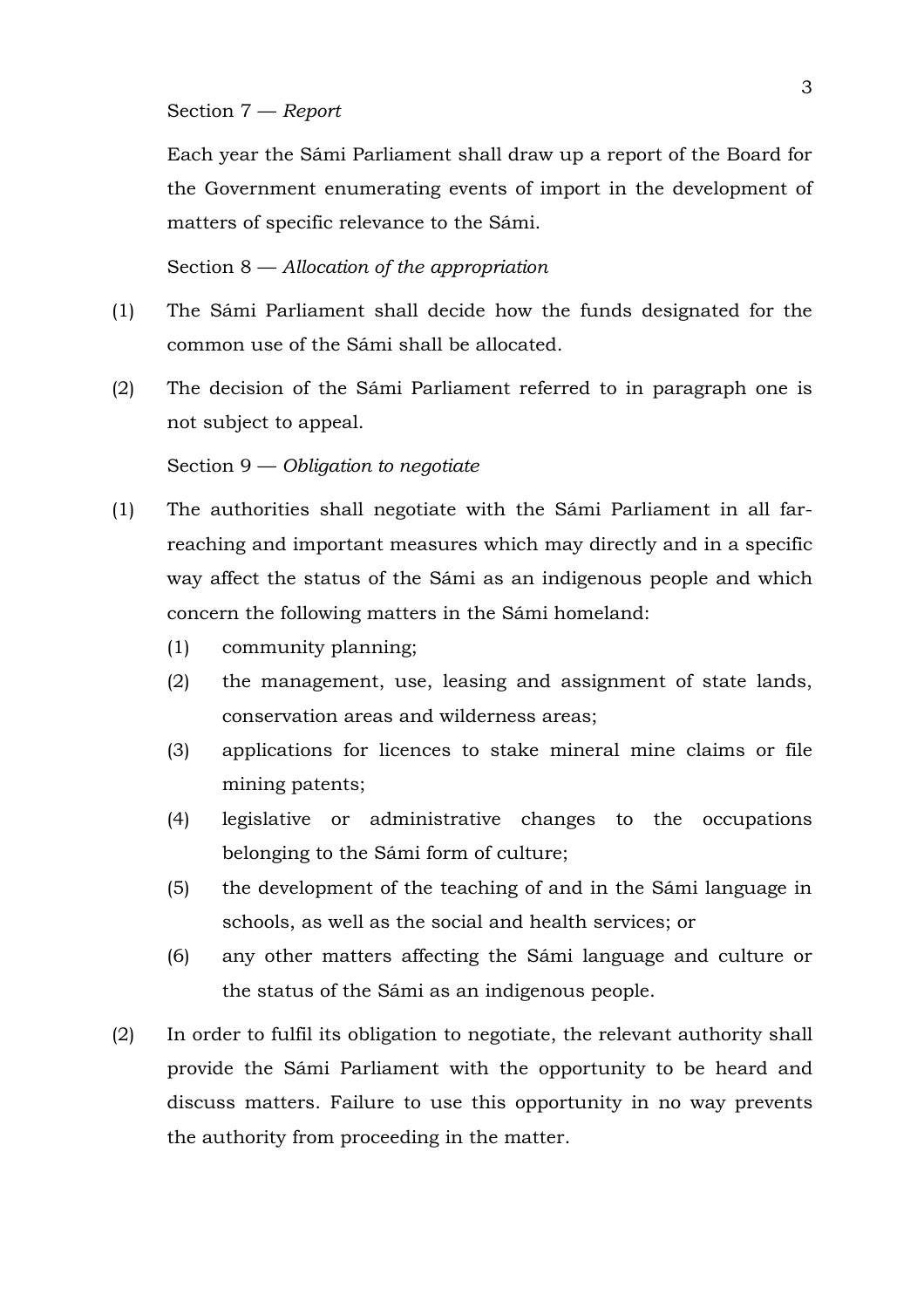#### Chapter 3 — **Period of office, bodies and business**

Section 10 — *Composition and period of office*

- (1) The Sámi Parliament consists of 21 members and 4 deputy members chosen at an election to the Sámi Parliament for four calendar years at a time. There shall be at least three members and one deputy member for each of the municipalities in the Sámi homeland.
- (2) On the basis of the results of the elections to the Sámi Parliament, the Government shall order the members and deputy members of the Sámi Parliament to take up their duties, grant them release from their duties at their own request and appoint, on the basis of the said election results, new members and deputy members in place of those who have ceased to be members or deputy members during the electoral period.
- (3) If a member or deputy member of the Sámi Parliament loses his eligibility for office in the way referred to in Section 22, the Government shall, on the initiative of the Sámi Parliament, confirm that his position of trust has expired.

Section 11 — *Chairman*

- (1) The Sámi Parliament shall elect a chairman and two deputy chairmen from among its members. Immediate notification of the election shall be made to the Ministry of Justice.
- (2) The office of chairman is a full-time position. Section 12 — *Convening of meetings*
- (1) Meetings are held by decision of the Sámi Parliament. A meeting shall also be convened if the chairman or Board consider it necessary or if three-quarters of the members so demand.
- (2) If a member elected for a municipality in the Sámi homeland is unable to attend a meeting, the deputy member elected for the same municipality shall be invited in his place.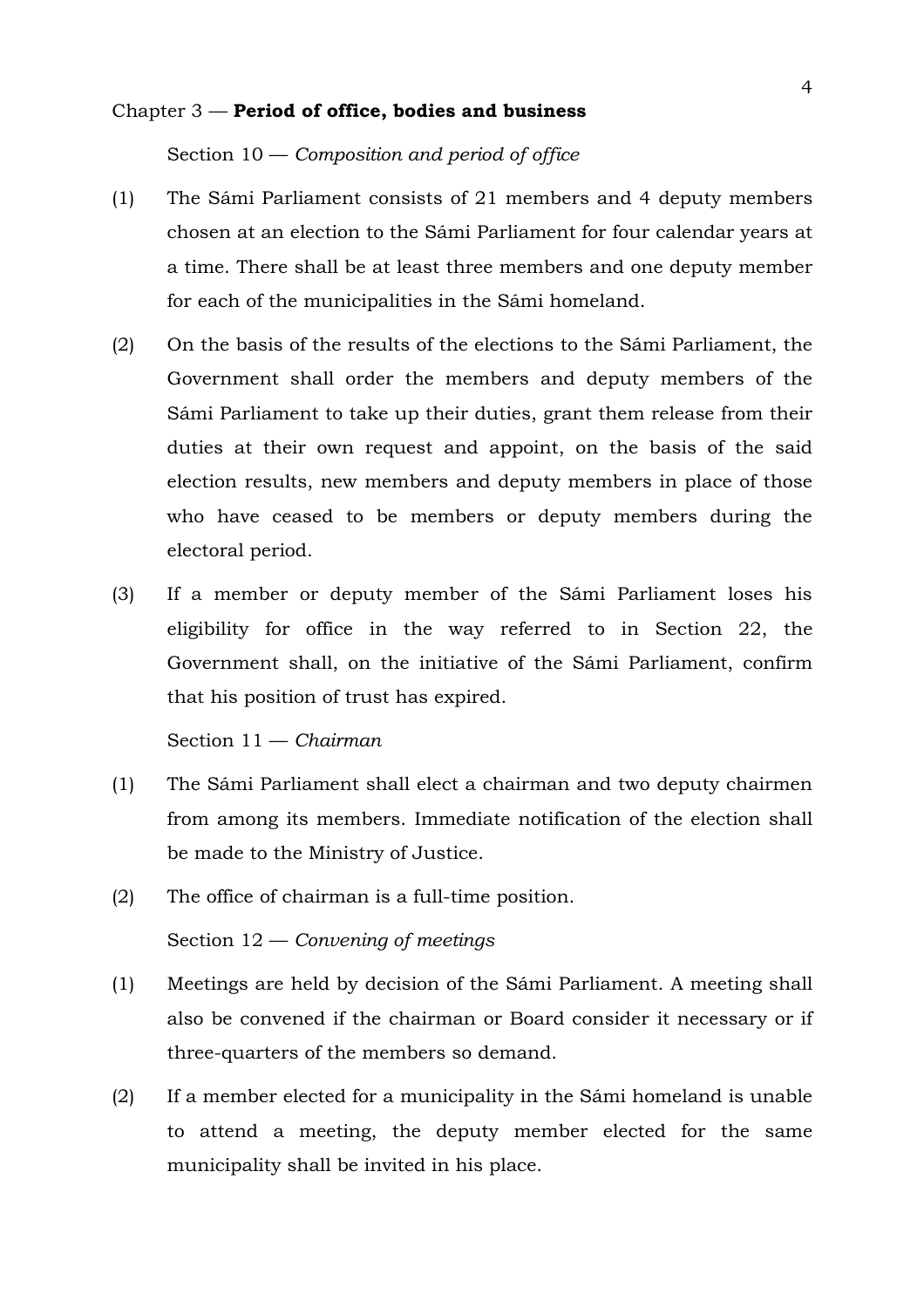- (1) The Sámi Parliament shall elect from among its members a Board consisting of the chairman and two deputy chairmen and a maximum of four other members.
- (2) In an election year, the chairman, the two deputy chairmen and the other members shall stay in office until such time that a new Board has been elected after the election. (1279/2002)
- (3) The Board shall prepare matters for the meetings of the Sámi Parliament and implement the decisions of the Parliament as specifically prescribed in the Rules of Procedure.

## Section 14 — *Other bodies*

The Sámi Parliament shall appoint an Election Committee for the elections referred to in Chapter 4. The Parliament may also appoint other bodies for the management of matters relating to Sámi cultural autonomy.

Section 15 — *Transfer of authority*

- (1) The Board and other bodies of the Sámi Parliament may use the authority vested in the Parliament as prescribed in this Act and in the Rules of Procedure of the Parliament.
- (2) The transfer of authority mentioned in paragraph (1) is not permitted in matters referred to in section 7, section 10(3), sections 11–14, section 18b, section 18c or section 18j. (1279/2002)

Section 16 — *Offices and staff* (1725/1995)

- (1) The Sámi Parliament shall have offices and a staff of persons employed under civil service and employment contracts in the way specifically decreed.
- (2) In respect to the civil servants, positions and employment relationships of the Sámi Parliament, the same shall apply as is decreed and prescribed in respect to state civil servants, positions and employment relationships.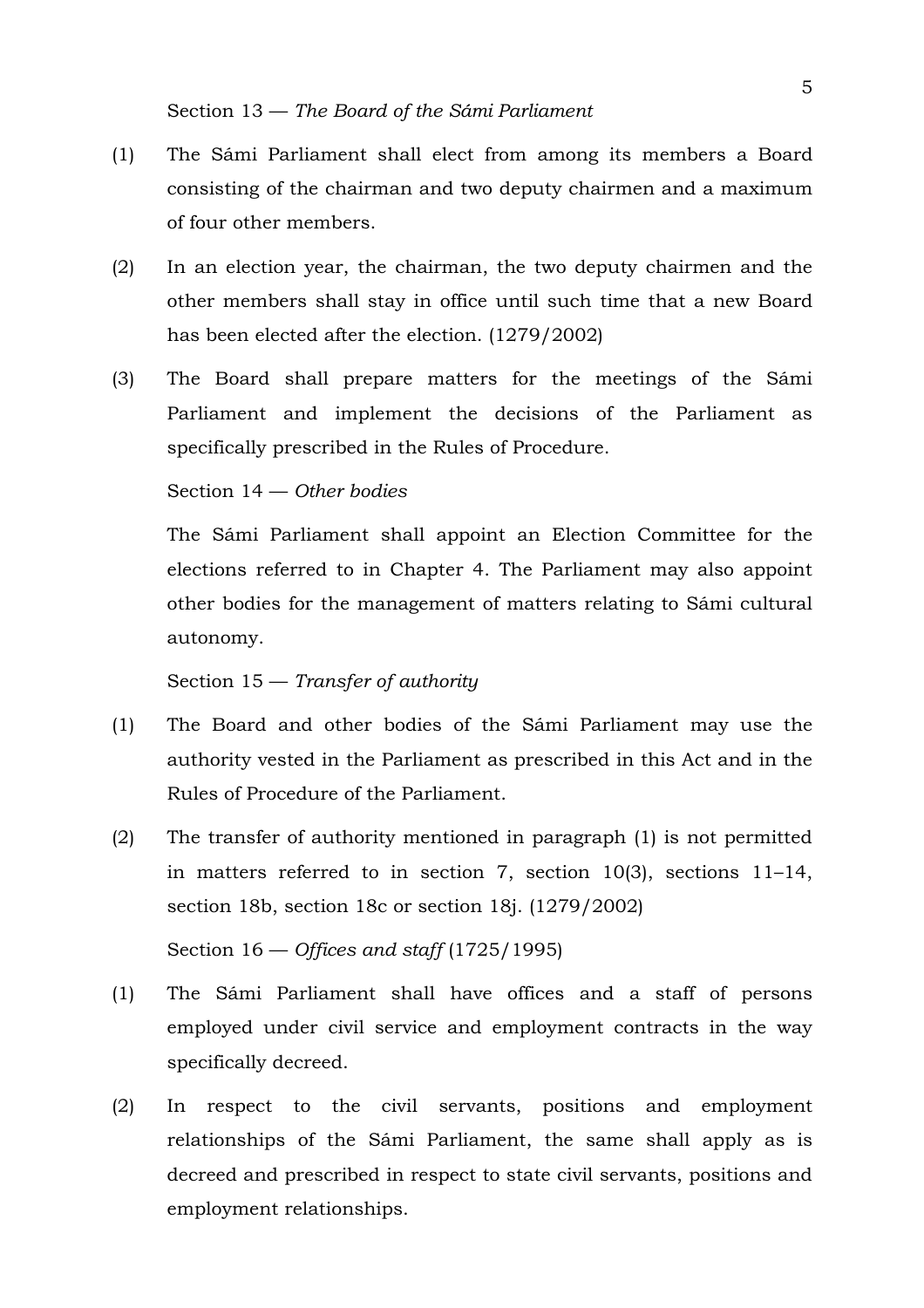(3) In respect to staff employment relationships and their determination, the same shall apply as is decreed, prescribed and agreed upon concerning state employment relationships and their determination.

## Section 17 — *Fees and remuneration*

Members of the Sámi Parliament, other officials, personnel and experts shall be paid fees, travelling expenses, per diem allowances and other remunerations in the way specifically prescribed in the Schedule of Fees to be confirmed by the Sámi Parliament.

Section 18 — *Consideration of matters*

- (1) The Sámi Parliament constitutes a quorum when the chairman or one of the deputy chairmen and at least half of the other members are present.
- (2) A member of the Sámi Parliament and of a body appointed by it is disqualified from taking part in any decision which concerns him personally, a close person as referred to in section 28(2) of the Administrative Procedure Act, or a comparable person referred to in paragraph (3) of the said section. (1026/2003)
- (3) Matters are decided in the Sámi Parliament by majority decision. If there is an equality of votes the chairman shall have the casting vote. In elections the person who has received most votes is considered elected. If there is an equality of votes the matter shall be decided by lot.

## Chapter 3a — **Accounting and auditing** (1725/1995)

Section 18a — *Accounting records* (1725/1995)

In addition to what is prescribed in this Act in respect to the accounting records and annual accounts of the Sámi Parliament, the provisions of the [Accounting Act] in force shall be applied.

Section 18b — *Financial period and annual accounts* (1725/1995)

(1) The financial period of the Sámi Parliament is the calendar year.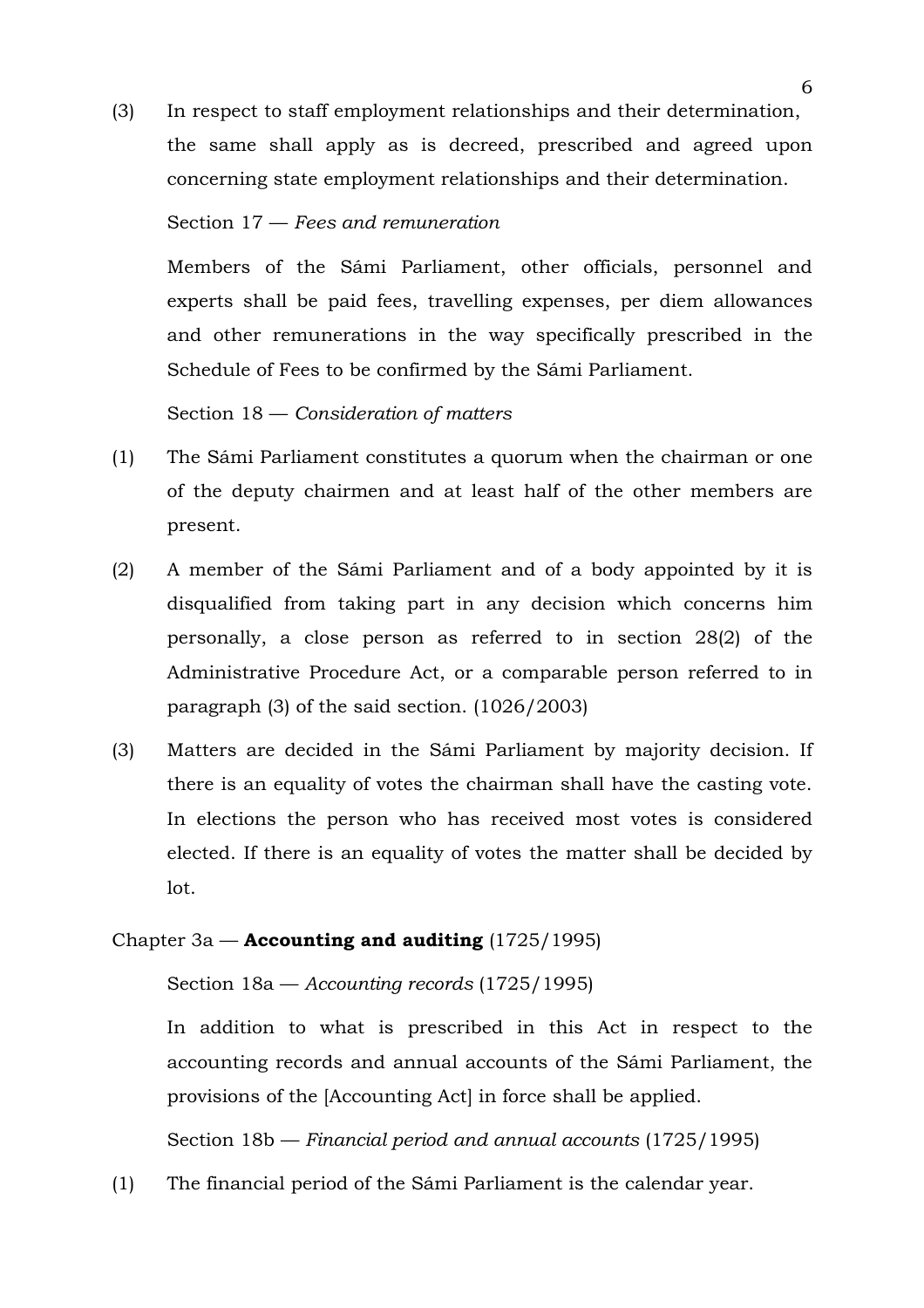- (2) Annual accounts, consisting of an income statement, a balance sheet, notes to the financial statements, and an annual report, shall be drawn up for each financial period.
- (3) The annual report shall contain an explanation of the use of State aid and the activities of the Sámi Parliament during the financial period.
- (4) The annual accounts must be signed by the members of the Board of the Sámi Parliament.
- (5) The annual accounts must be submitted for approval by the Sámi Parliament by the end of June of the following year. (1279/2002) Section 18c — *Auditors* (1725/1995)
- (1) The Sámi Parliament shall have two auditors, each with his own deputy, who shall be elected to audit the administration and accounts for the years of the term of office of the Sámi Parliament.
- (2) The Sámi Parliament and the Ministry of Justice shall each elect one auditor and his deputy. At least one of the auditors and his deputy shall be an auditor approved by the Central Chamber of Commerce or the local Chamber of Commerce, or an auditor approved by the Board of Public Administrative and Financial Audit.
- (3) An auditor may resign from his position during his term of office by informing the body that had elected him. An auditor may be dismissed during his term of office by the body that had elected him.

Section 18d — *Competence of auditors* (1725/1995)

- (1) An auditor shall have the knowledge and experience of accounting, financial and legal matters required for conducting the audit of the Sámi Parliament.
- (2) A person may not be elected an auditor who is a minor or has been declared a bankrupt or prohibited from engaging in business.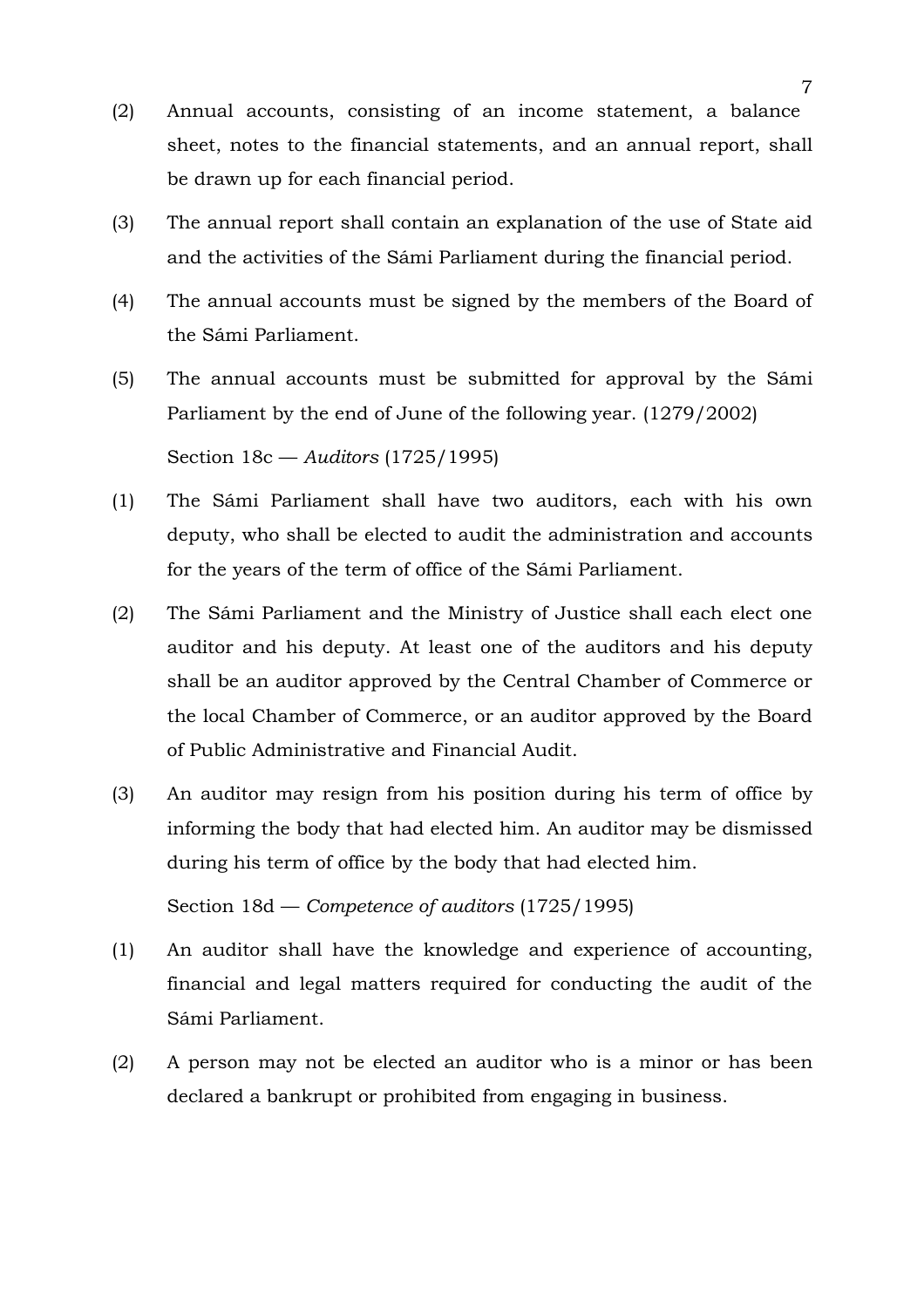An auditor shall have the prerequisites to carry out an independent audit. If the conditions for an independent audit are absent, the auditor must refuse to accept the task or relinquish it.

## Section 18f — *Disqualification of auditors* (1725/1995)

- (1) A person may not be an auditor if he:
	- (1) is a member of the Sámi Parliament or the other bodies referred to in section 14;
	- (2) keeps the accounts or manages the assets of the Sámi Parliament;
	- (3) is employed by or is otherwise subordinated to the Sámi Parliament or a person referred to in subparagraphs (1) and (2);
	- (4) is the spouse or cohabitant in a marriage-like state, brother or sister or a relative in directly ascendant or descendent line or related by marriage or related so by marriage that the one is married to the brother or sister of the other, of a person referred to in subparagraphs (1) and (2).
- (2) An auditor may not have a loan or guarantee or some such similar benefit from the Sámi Parliament or from a person referred to in paragraph (1), subparagraphs (1) and (2).

Section 18g — *The audit* (1725/1995)

The auditors shall examine, in accordance with generally accepted auditing standards, the administration, accounting records and annual accounts for the financial period.

## Section 18h — *Right to information* (1725/1995)

The auditors have the right to obtain information from the Sámi Parliament and to see all the documents they consider necessary in order to conduct their audit.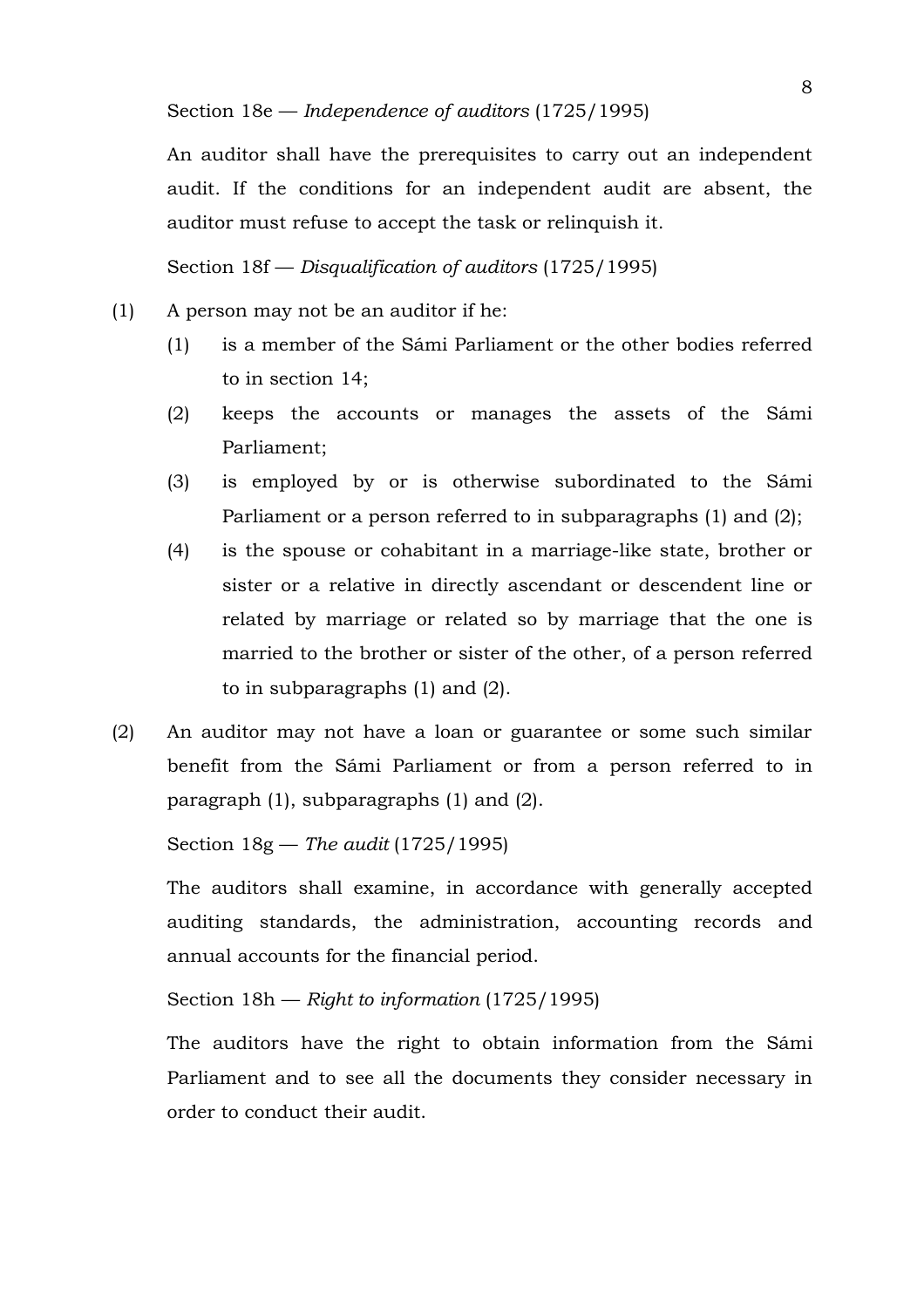- (1) The auditors shall present to the Board of the Sámi Parliament by the end of April a written audit report, which shall contain an opinion as to whether:
	- (1) the annual accounts of the Sámi Parliament have been drawn up in accordance with the rules and regulations pertaining to annual accounts;
	- (2) the annual accounts provide a true and fair view of the activities and finances for the financial period;
	- (3) the information in the annual report concerning the use of State aid is correct; and
	- (4) the annual accounts should be adopted.
- (2) Should the auditors note that the administration and finances of the Sámi Parliament have been managed contrary to the law or the decisions of the Sámi Parliament and that the error or damage caused is not insignificant, a remark to this effect must be entered in the report.

Section 18j — *Consideration of the audit report* (1725/1995)

- (1) The Board of the Sámi Parliament shall present the audit report together with the annual accounts to the Sámi Parliament for its consideration.
- (2) The Sámi Parliament shall decide on the measures called for by the audit report and the statements included therein.

Section 18k — *Forwarding of documents to the Ministry of Justice* (1725/1995)

The Sámi Parliament shall, within six months from the end of the financial period, forward to the Ministry of Justice a certified copy of the income statement and balance sheet together with the notes to the financial statements, as well as the annual report and the audit report.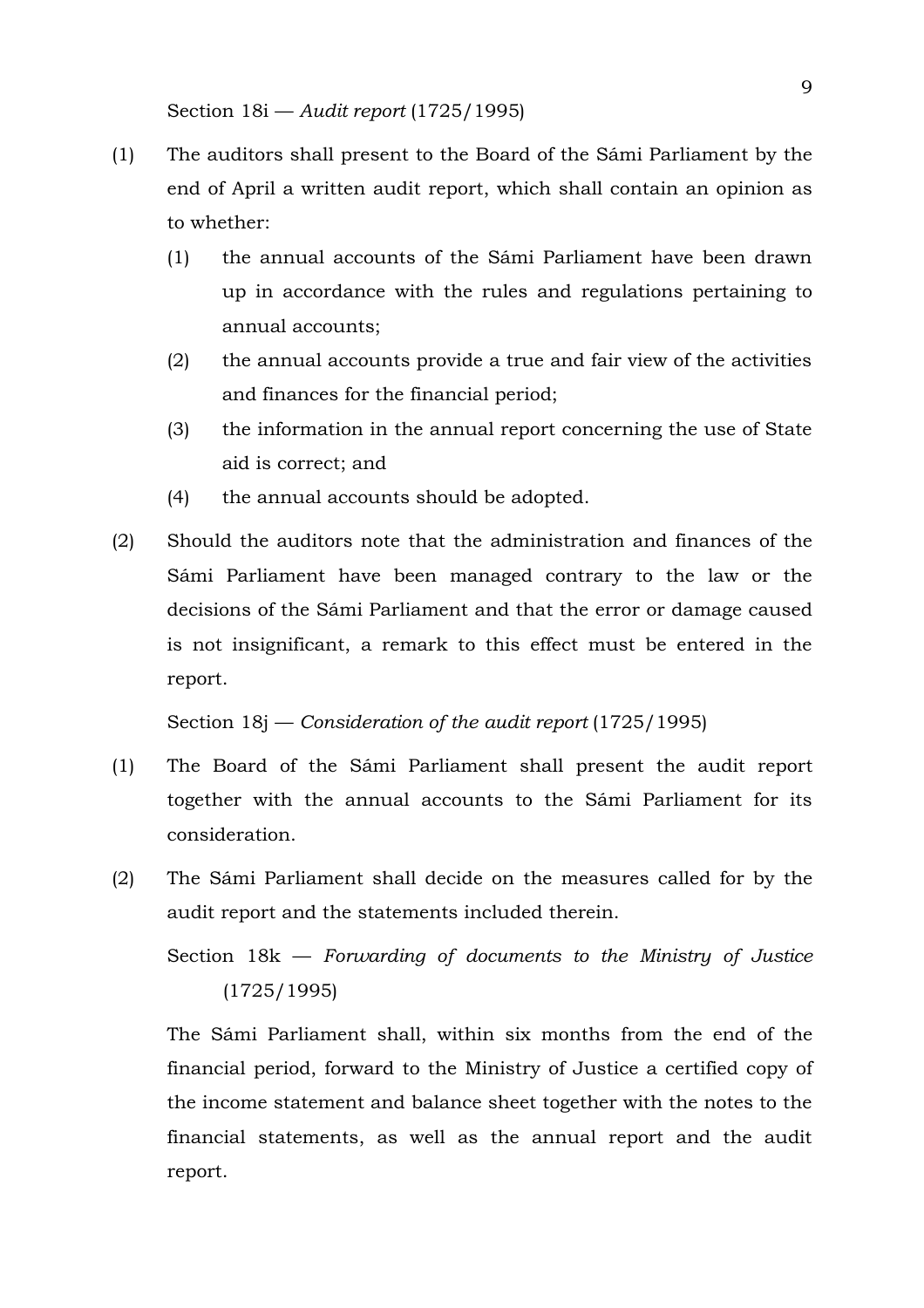## Chapter 4 — **Elections to the Sámi Parliament**

Section 19 — *Election year*

Elections to the Sámi Parliament shall be held every fourth year (*election year*).

Section 20 — *Electoral district and Election Committee*

- (1) For the purpose of elections to the Sámi Parliament the country is one electoral district.
- (2) The elections are carried out by the Election Committee referred to in section 14. (1279/2002)
- (3) The Election Committee shall consist of a chairman and four other members, each of whom shall have a personal deputy. The Committee shall have a member and deputy member from each of the municipalities in the Sámi homeland. The Committee shall elect a deputy chairman from among its members.
- (4) The Election Committee has the right to employ a secretary and, with the permission of the Ministry of Justice, such other staff as are required.

Section 21 — *Right to vote* (1279/2002)

The right to vote in elections to the Sámi Parliament shall belong to every Sámi, regardless of locality of residence, who reaches the age of 18 years no later than on the last election day, provided that he or she is a Finnish citizen, or that he or she is a foreign citizen domiciled in Finland in accordance with the Municipality of Residence Act (201/1994; *kotikuntalaki*) on the last date when the request for inclusion in the electoral roll can be made.

# Section 22 — *Eligibility for office* (1279/2002)

Anyone with the right to vote in elections to the Sámi Parliament shall be eligible for office, provided that he or she has agreed to stand and does not lack legal capacity.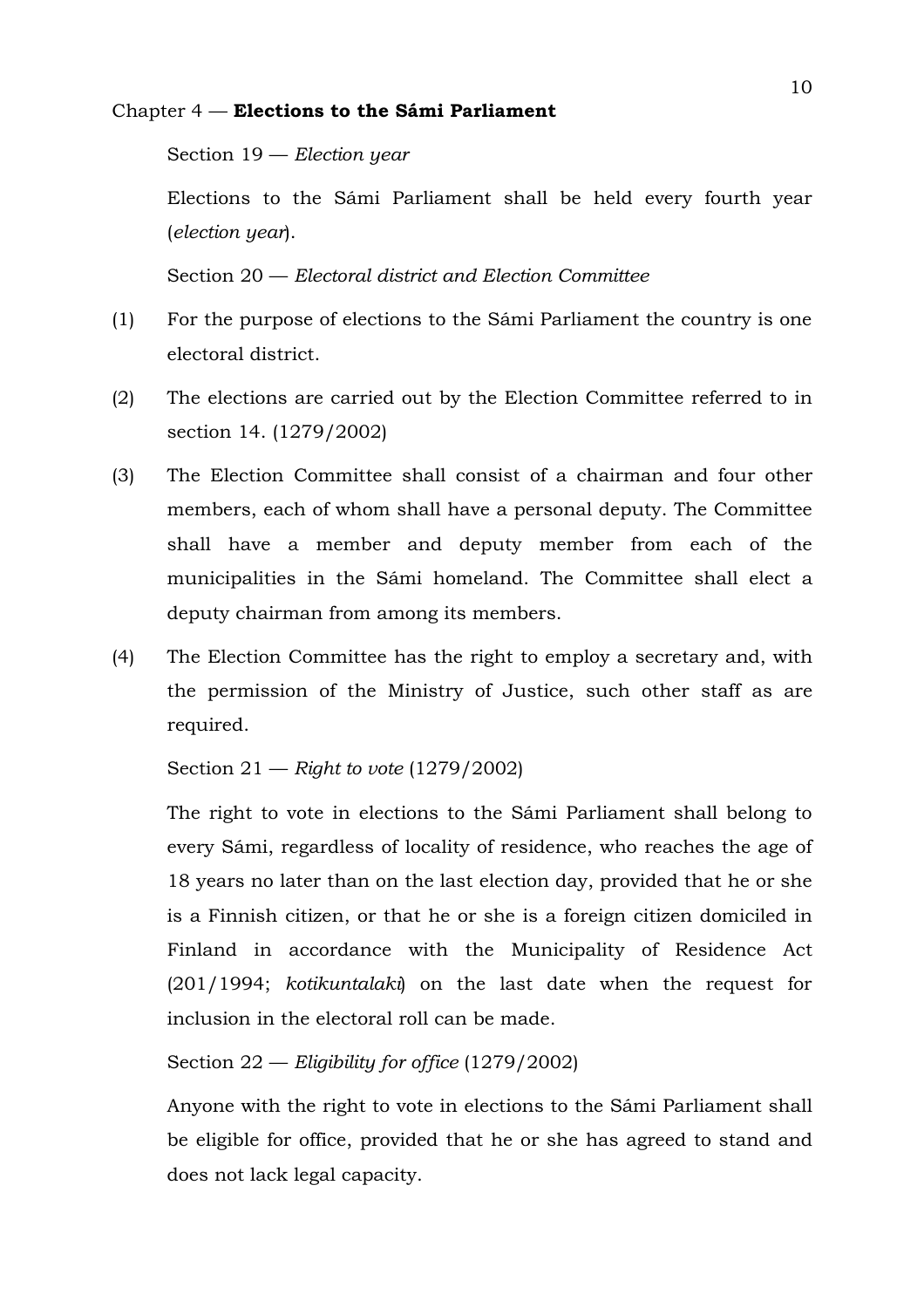A public notice shall be given of the commencement of the elections.

Section 23 — *Electoral roll* (1279/2002)

- (1) The Election Committee shall draw up an electoral roll of the persons with the right to vote, on the basis of the previous electoral roll and the Population Information System. The name and the personal identification number, as well as the domicile and address, if known, of each person with the right to vote shall be entered in the electoral roll. However, the domicile or the address shall not be entered into the electoral roll, if the information is secret under the provision in section 24(1)(31) of the Act on the Openness of Government Activities.
- (2) The persons with the right to vote shall be entered into the electoral roll in alphabetical order, by municipality, in so far as not otherwise provided in paragraph (1).

Section 23a — *Preparation of the electoral roll* (1279/2002)

- (1) A Sámi with the right to vote who has not been entered into the electoral roll shall be entered into it on request. A person entered into the electoral roll shall be removed from it upon notification of a wish no longer to be listed in the roll, or if the person has died. The request and the notification shall be filed with the Election Committee no later than at 4PM on 31 December of the year preceding the election year.
- (2) When preparing the electoral roll, the Election Committee may on its own initiative include a child of a person with the right to vote, if the child has reached the voting age after the previous election or will reach that age by the date referred to in section 21. However, such a person may be entered into the electoral roll only after he or she has declared in writing to the Election Committee that he or she considers himself or herself to be a Sámi as referred to in this Act.
- (3) The Election Committee shall confirm and sign the electoral roll no later than on the last day of February of the election year.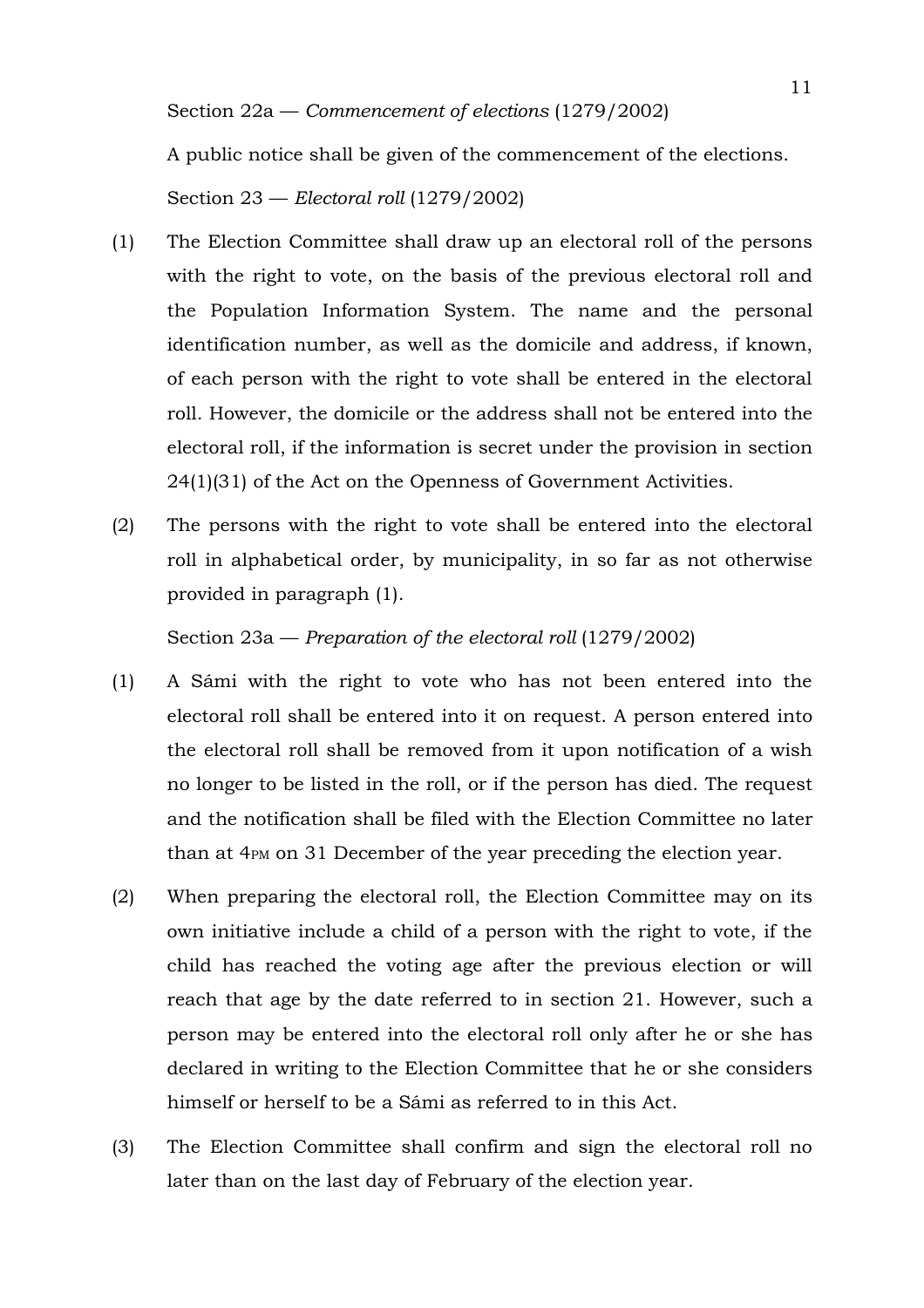Section 23b — *Purpose of the information in the electoral roll* (1279/2002)

- (1) The electoral roll or the information contained therein shall not be used for any other purpose than the carrying out of the elections to the Sámi Parliament.
- (2) However, the Board of the Sámi Parliament has the right to use and deliver the information contained in the electoral roll for purposes of statistics and scientific research, as provided in section 28 of the Act on the Openness of Government Activities.

Section 24 — *Voter card and decision* (1279/2002)

- (1) The Election Committee shall make out a voter card for each person in the electoral roll, bearing the information on that person as entered into the electoral roll, information on the public display of the electoral roll, information on voting and the election day and on the right to vote on the election day as provided in section 31a, if voting is arranged on the election day, as well as the address of the Election Committee. and other information required by the election rules.
- (2) Well in advance of the public display of the electoral roll, the Election Committee shall send the voter card to each person with the right to vote whose address is known.
- (3) A decision of the Election Committee rejecting or not admitting a person's request to be included in the electoral roll or a persons notification of removal from the roll shall be sent to that person well in advance of the public display of the electoral roll.

Section 25 — *Public display of the electoral roll* (1279/2002)

- (1) The Election Committee shall arrange for the public display of the electoral roll, excluding personal identification numbers, so that there is a gap of at least five months between the end of the period of display and the holding of the election.
- (2) The electoral roll shall be kept on public display for 10 consecutive weekdays, Saturdays excluded, for no less than three hours a day.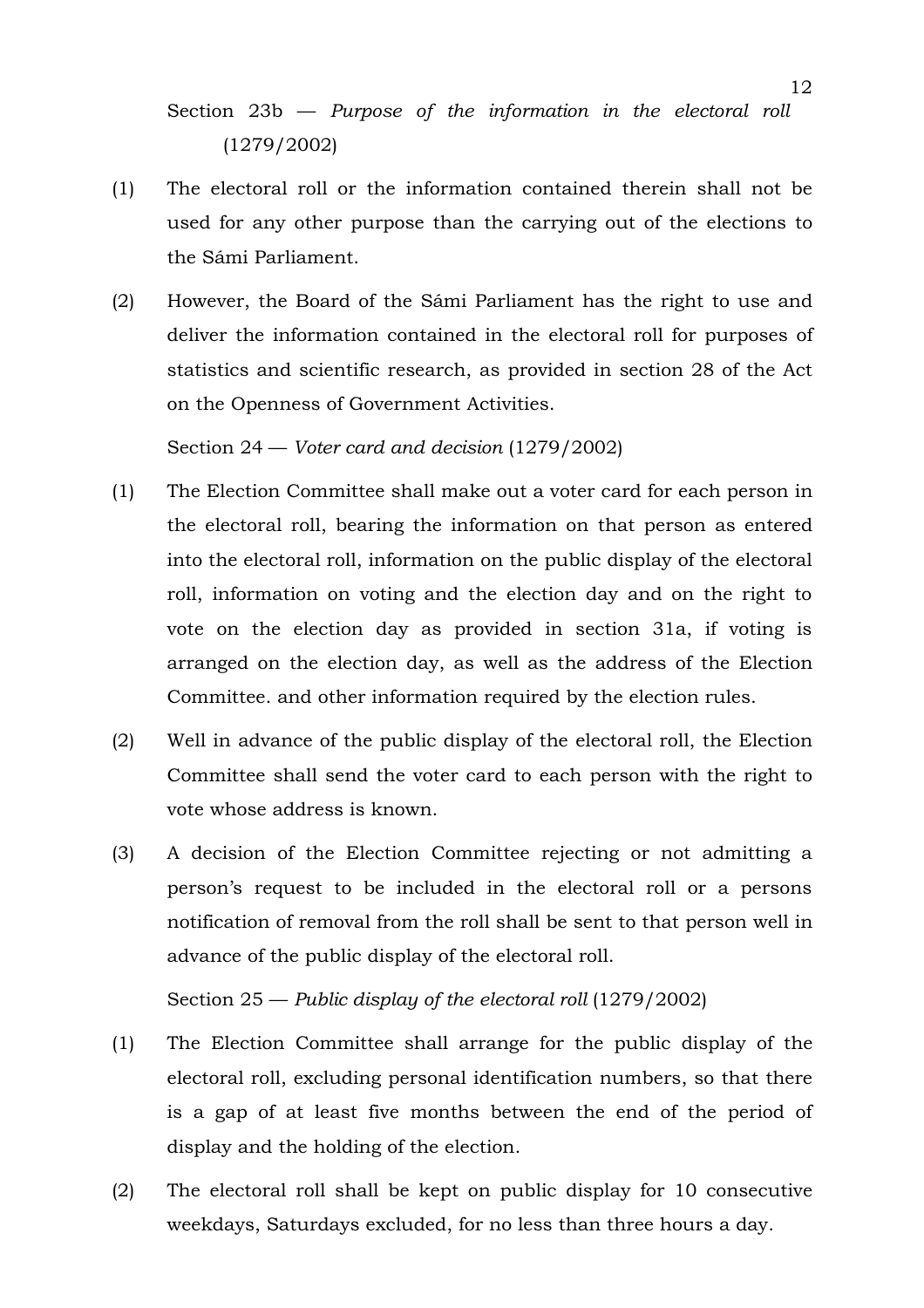(3) A public announcement shall be given of the public display of the electoral roll.

Section 25a — *Access to the electoral roll* (1279/2002)

- (1) Everyone shall have access to the electoral roll and to the documents relating to its preparation while the roll is on public display. The electoral roll and the documents relating to its preparation shall not be released for copying or photographing, nor shall copies of them be given to anyone. However, a person entered into the electoral roll has the right to an extract, free of charge, of the information pertaining to himself or herself. A person who has requested to be included in the electoral roll shall have access to the documents relating to the matter as provided in section 11 of the Act on the Openness of Government Activities.
- (2) The electoral roll, and the documents relating to its preparation and containing information on the ethnic origin of individuals, shall be secret at all times except for the period referred to in paragraph (1). The duty of secrecy does not prevent the delivery of information from the electoral roll to a person who needs it in order to ascertain his or her right to vote.
- (3) In other respects, access to the documents relating to the preparation of the electoral roll shall be governed by the provisions of the Act on the Openness of Government Activities.

Section 26 — *Demand for the rectification of the electoral roll* (1279/2002)

- (1) Anyone who considers that he or she has been unlawfully omitted from the electoral roll or that the entry on him or her in the electoral roll is incorrect may demand, in writing, that the Election Committee rectify the matter within 14 days from the end of the period of display. The Election Committee shall decide the matter urgently.
- (2) Anyone dissatisfied with the decision of the Election Committee may file a demand for rectification with the Board of the Sámi Parliament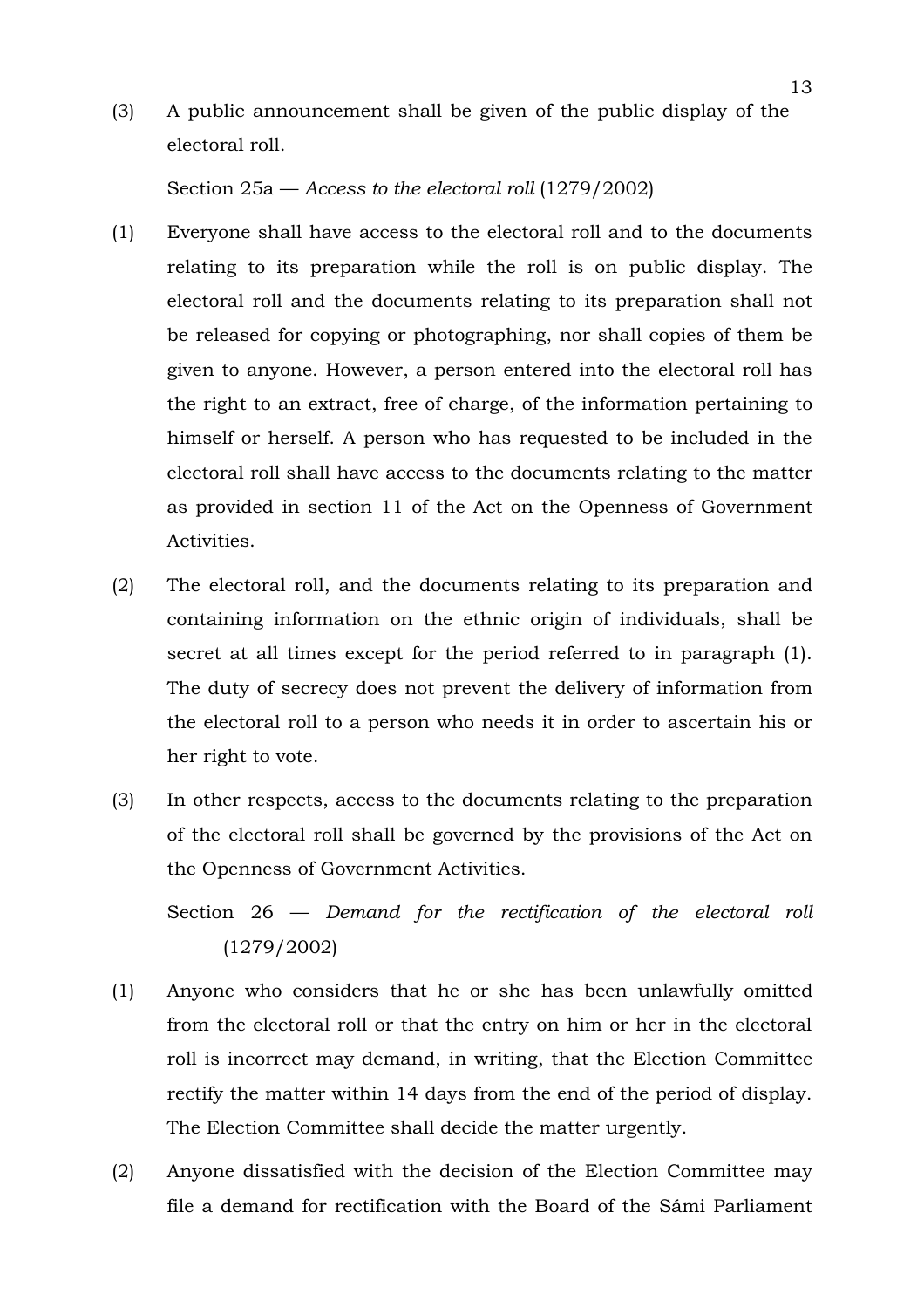within 14 days of having received notice of the decision. The Board shall decide the matter urgently.

(3) If the decision of the Election Committee or the Board of the Sámi Parliament entails the inclusion of the person in the electoral roll, the Election Committee shall without delay send a voter card referred to in section 24 to him or her.

Section 26a — *Self-rectification* (1279/2002)

- (1) If the Election Committee considers that a person has been unlawfully omitted from the electoral roll or unlawfully included in it, or that an entry in the electoral roll is incorrect, the Election Committee is entitled, on its own motion, to add the person to the roll, to remove him or her from it, or to correct the incorrect entry. The rectification shall be carried out no later than two months before the commencement of the polling.
- (2) When a person is removed from the electoral roll, a written decision to this effect shall be made and notice of the decision shall be given to the person concerned.
- (3) When a person is added to the electoral roll, a voter card referred to in section 24 shall be sent to him or her without delay.
- (4) When an incorrect entry in the electoral roll is corrected, the person concerned shall be notified of the correction without delay, unless this is evidently unnecessary.

Section 26b — *Appeal to the Supreme Administrative Court* (1279/2002)

(1) A decision of the Board of the Sámi Parliament referred to in section 26 and a decision of the Election Committee referred to in section 26a are open to appeal to the Supreme Administrative Court within 14 days of the date when the person concerned received notice of the decision.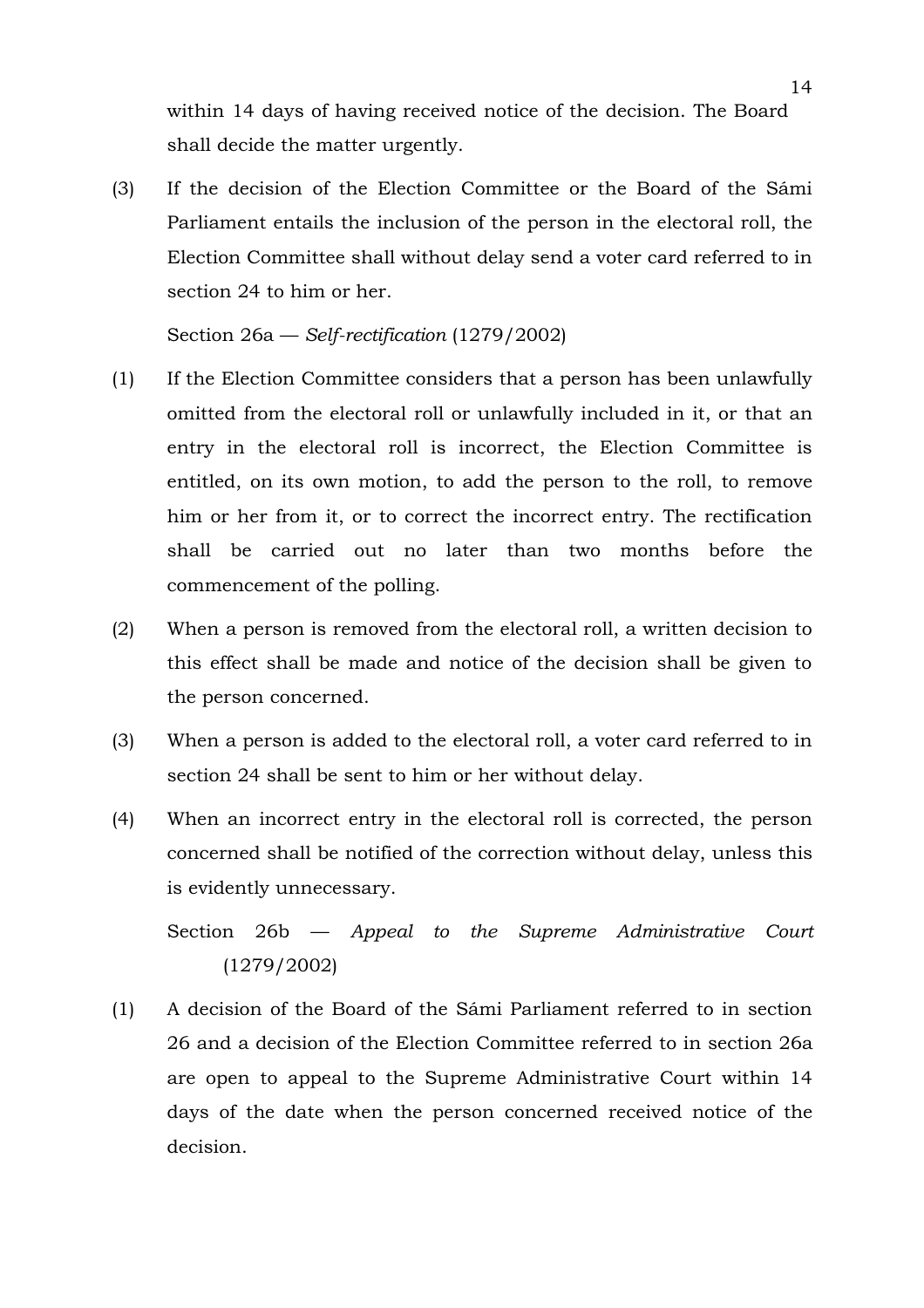- (2) In other respects, the appeal shall be governed by the provisions of the Act on Administrative Judicial Procedure (586/1996; *hallintolainkäyttölaki*).
- (3) The Supreme Administrative Court shall without delay serve notice of its ruling to the appellant, the Board of the Sámi Parliament and the Election Committee, which is to make the amendments ensuing from the ruling to the electoral roll and, if necessary, send a voter card referred to in section 24 to the person concerned.

Section 26c — *Certification of the electoral roll* (1279/2002)

- (1) If no demand for rectification has been filed within the appointed time, the Election Committee shall make an entry to the electoral roll to the effect that it has been certified.
- (2) If a demand for rectification has been filed, the Election Committee shall enter the possible rectifications arising from the demand into the electoral roll. Each rectification shall contain a reference to the decision on which it is based.
- (3) Before commencing the polling, the Election Committee shall make an entry to the electoral roll to the effect that it has been certified with rectifications, as referred to in paragraph (2). The electoral roll shall be considered certified regardless of whether a final decision relating to a demand for rectification has been made before the commencement of the polling, or whether said decision has been communicated to the Election Committee. The certified electoral roll shall be observed in the election without any alterations.

Section 26d — *Voting by virtue of a court order* (1279/2002)

(1) A person who before the counting of the ballots produces to the Election Committee, or on the election day produces to the polling committee, an order of the Supreme Administrative Court to the effect that he or she has the right to vote shall be reserved the opportunity to obtain the election documents and to vote.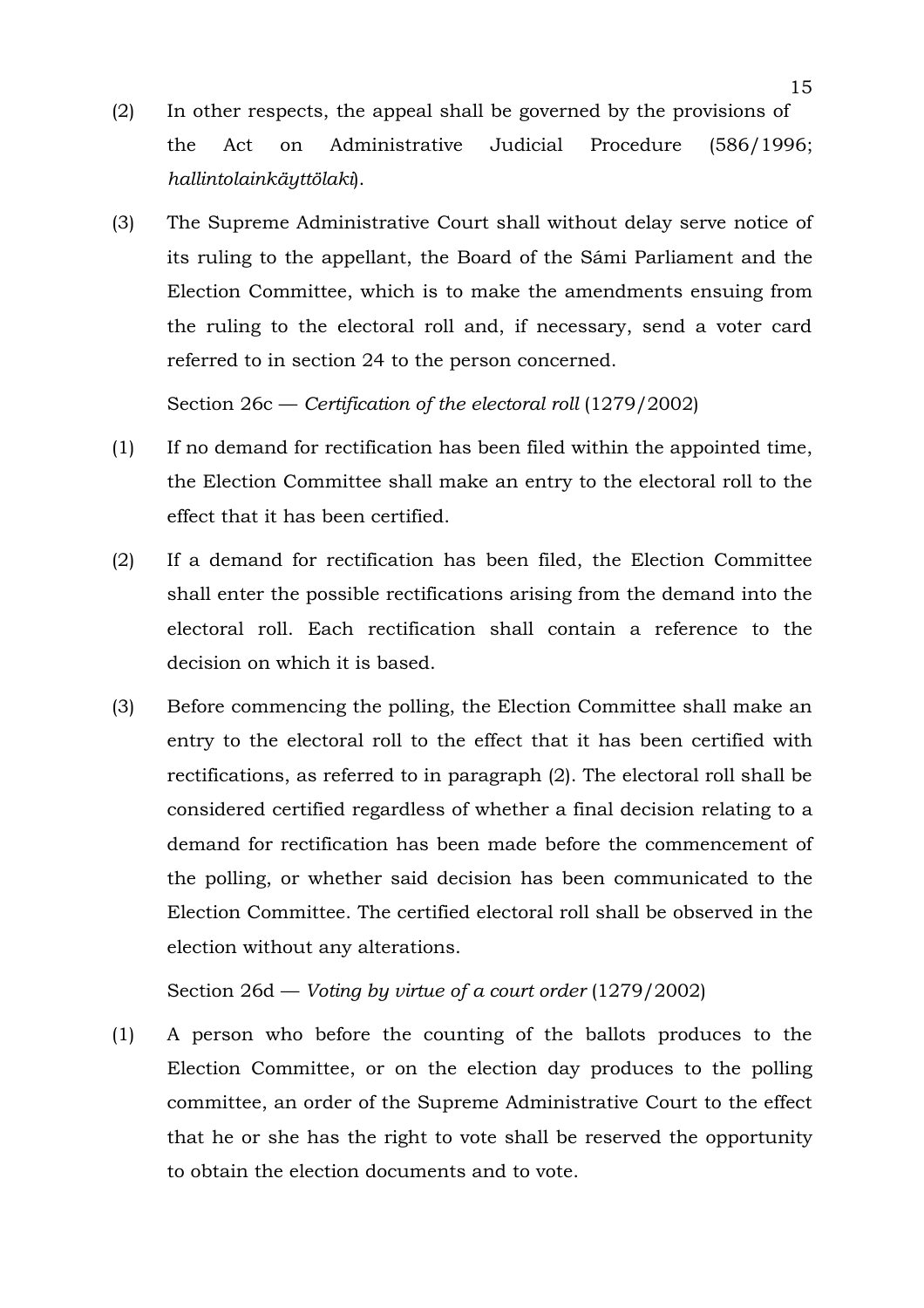(2) The person shall hand the court order or a certified copy over to the Election Committee or the polling committee, as the case may be, so that an entry to this effect can be made in the electoral roll.

Section 27 — *Nominations* (1279/2002)

- (1) Nominations of candidates in the elections to the Sámi Parliament may be made by no fewer than three Sámi with the right to vote, by filing a duly filled-in and signed nomination application no later than 31 days before the commencement of the polling, before 4PM. The application shall contain the following information:
	- (1) The full name of the candidate and, where necessary, the other name by which the candidate is generally known, his or her personal identification number, his or her title, profession or position in no more than two expressions, as well as his or her domicile and address; and
	- (2) the written consent of the nominee to stand as a candidate in the respective elections to the Sámi Parliament.
- (2) The persons nominating the candidate form the nomination group, which is to designate an agent and an alternate agent from among itself.
- (3) Each person with the right to vote may participate in the nomination of only one candidate. If a person belongs to two or more nomination groups, the Election Committee shall remove his or her name from all of them.
- (4) The agent of the nomination group shall be reserved an opportunity to supplement or correct the information in the application no later than 27 days before the commencement of the polling, no later than 4PM.

# Section 27a — *List of candidates* (1279/2002)

(1) The Election Committee draws up a list of eligible candidates no later than 21 days before the commencement of polling. The list of candidates includes a headline which identifies the elections in question, as well as a list of all candidates in numerical order, so that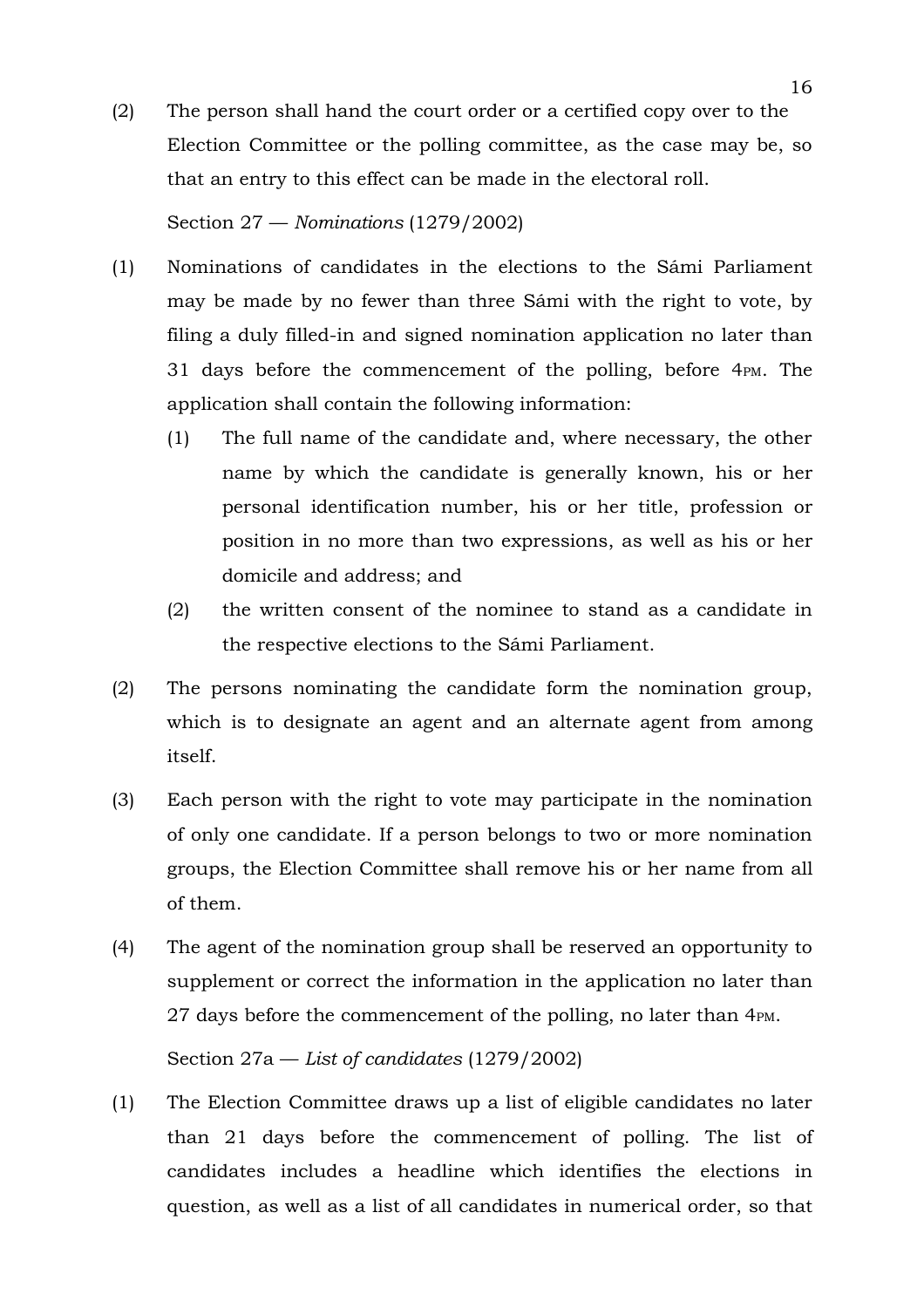the first candidate has the number 2. The order of the candidates on the list is determined on the basis of a draw of numbers carried out by the Election Committee.

- (2) Each candidate is entered on the list by number, name, and title, profession or position in no more than two expressions, as well as domicile. The first name of the candidate may be supplemented or replaced with a generally known other name or shortened name. The list of candidates shall be published, sent to the agents of the nomination groups, and kept accessible through the duration of the election.
- (2) A decision of the Election Committee shall not be separately open to appeal.

## Section 28 — *Polling* (1279/2002)

The polling in the elections to the Sámi Parliament shall be carried out over a period of four weeks commencing on the Monday of the first full week of September. The polling shall be carried out by postal vote, but if the Election Committee so decides it may also be carried out in the Sámi homeland by voting in person on the polling day. Public notice of the polling shall be given.

## Section 29 — *Commencement of polling and election documents*

The polling commences with the dispatch of the election documents to the persons with the right to vote. The documents are sent by registered mail. These documents include a ballot, duly stamped by the Election Committee, an envelope for the ballot, a covering letter, an envelope for the covering letter, a list of candidates and voting instructions.

## Section 30 — *Postal voting* (1279/2002)

(1) A person with the right to vote may vote upon receipt of the election documents. The vote has been cast once the person has left a sealed envelope containing the ballot and the covering letter, duly completed and signed, in the covering envelope, at the post office for delivery by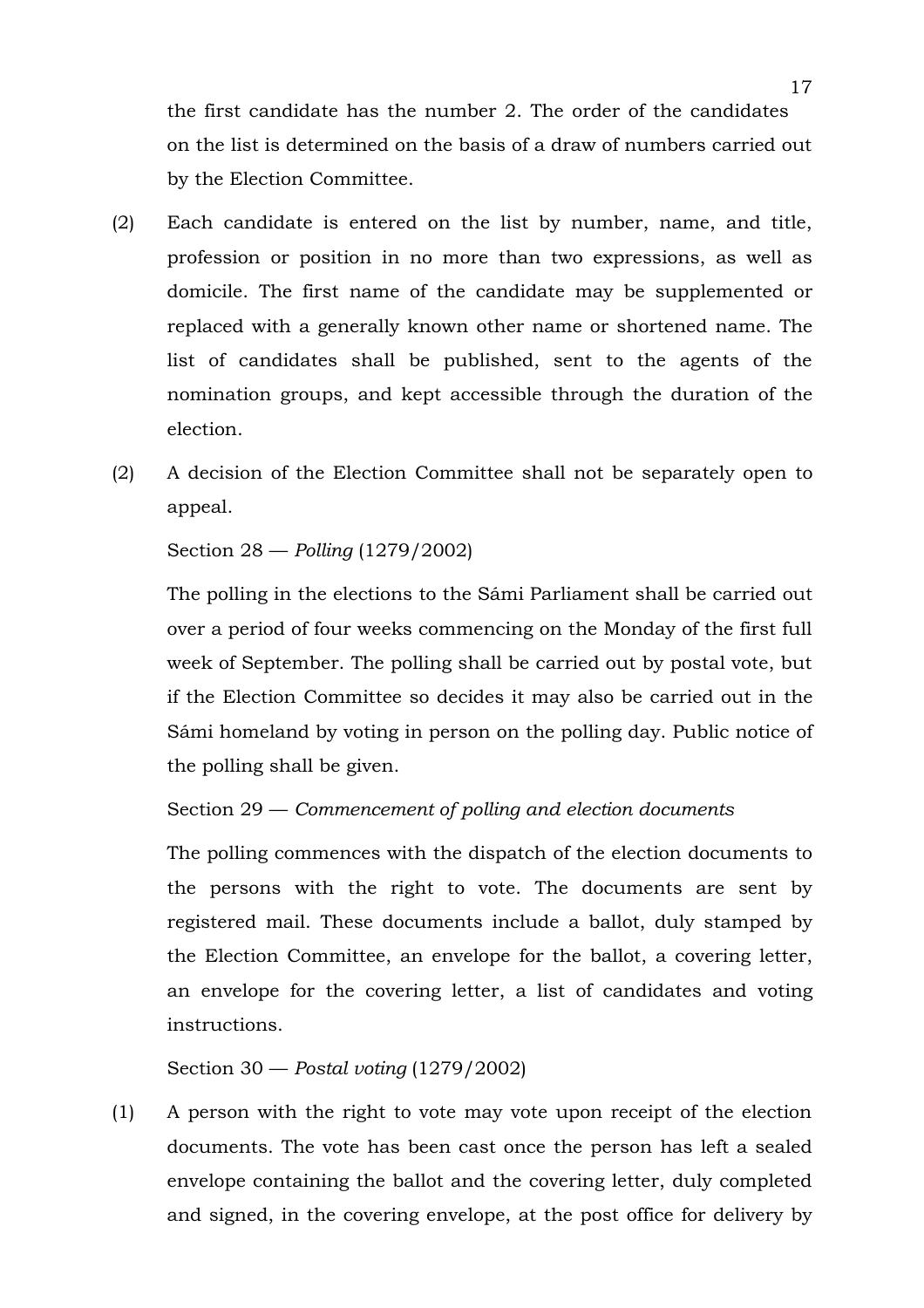registered mail. If the person encloses the voter card, he or she need only sign the covering letter.

(2) Election documents sent by post must reach the Election Committee by the commencement of counting. (1279/2002)

Section 31 — *Voting by return of election documents to the office of the Election Committee* (1279/2002)

- (1) A person with the right to vote may also return the election documents in person to the office or the other points of service of the Election Committee between the Monday of the third full week and the Friday of the fourth full week of the elections. The vote has been cast once the person has received a receipt for the return of the election documents.
- (2) The Election Committee shall see to it that the election documents returned to its office and other points of service are kept in a manner guaranteeing the secrecy of the vote, and that the election documents are safely delivered to the Inari office of the Election Committee before the commencement of counting.

Section 31a — *Voting on the polling day* (1279/2002)

- (1) If voting on the polling day is arranged, the polling day shall be the Sunday of the fourth week of the elections.
- (2) Voting on the polling day shall take place simultaneously in all of the municipalities in the Sámi homeland. There shall be one polling station in each municipality. A person with the right to vote may vote only in that municipality in the Sámi homeland which has been entered into the electoral roll as his or her domicile.
- (3) The voting shall be arranged so that the secrecy of the vote is guaranteed.

Section 31b — *Polling hours* (1279/2002)

(1) The voting on the polling day shall commence on 10AM and continue without interruptions until 6PM.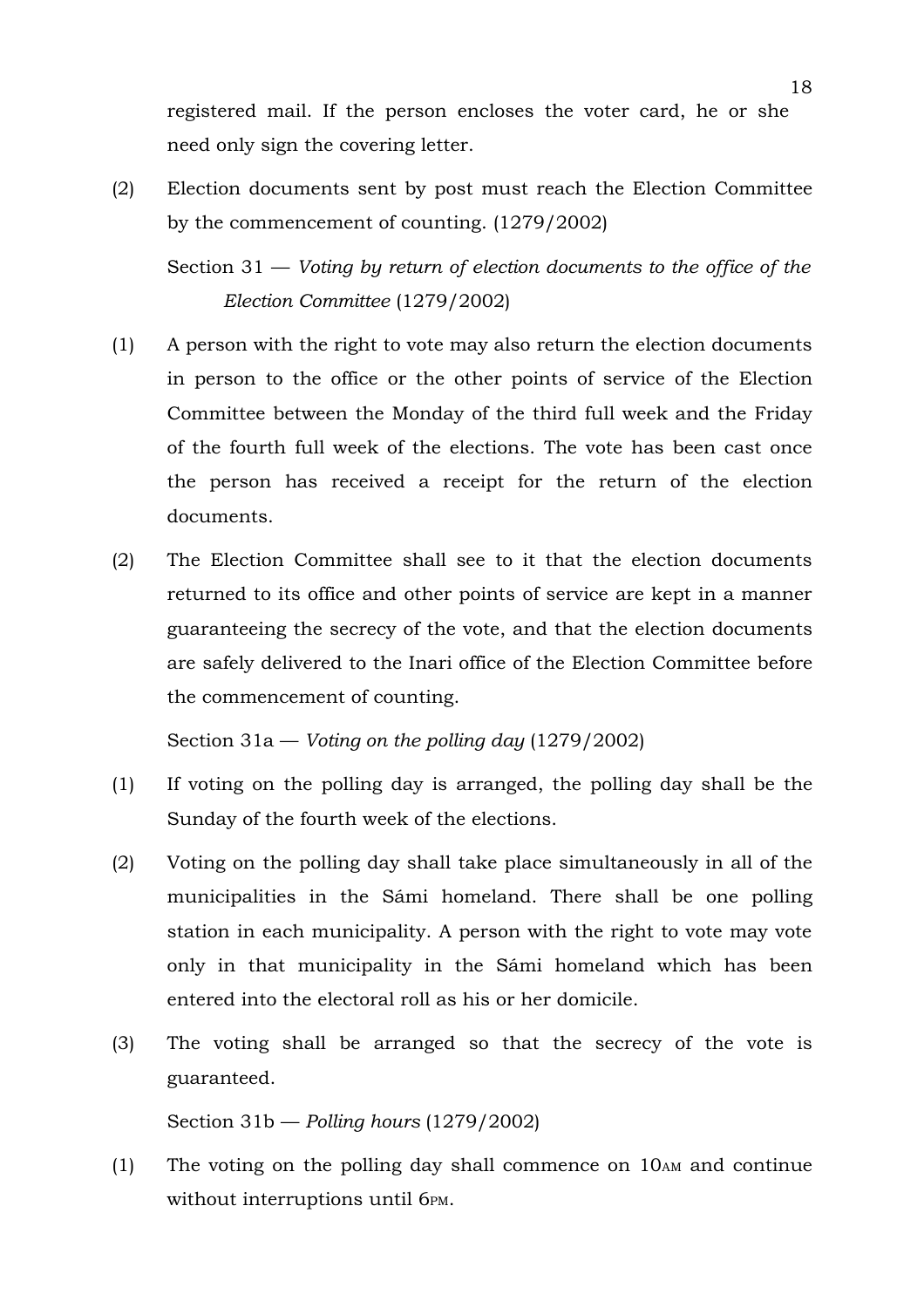(2) All voters who have arrived by 6PM so as to wait for their turn to vote shall have the right to vote. The waiting area shall be closed at 6PM. The persons who have arrived shall be informed, before the closing of the waiting area, that the area is to be closed.

## Section 31c — *Polling committee* (1279/2002)

- (1) Well in advance of the elections, the Election Committee shall appoint for each polling station a polling committee, consisting of three members and two alternate members, so that the Election Committee representative of the municipality in question and that representative's personal alternate serve as one of the members and alternate members, respectively, of the polling committee.
- (2) The person representing the Election Committee in the polling committee shall serve as its chairperson. Where necessary, the polling committee shall select a deputy chairperson from among itself.
- (3) The polling committee shall have a quorum with three members present.

## Section 31d — *Preparatory measures* (1279/2002)

The Election Committee shall see to it that the polling station is equipped with the following:

- (1) voting booths, designed so that the secrecy of the vote is guaranteed;
- (2) the requisite number of ballots and validation stamps;
- (3) lists of candidates, to be put on display in the voting area, waiting area and voting booth;
- (4) seals and sealing equipment;
- (5) a certified copy of the electoral roll, containing the persons from that municipality with the right to vote (*local electoral roll*); and
- (6) a ballot box.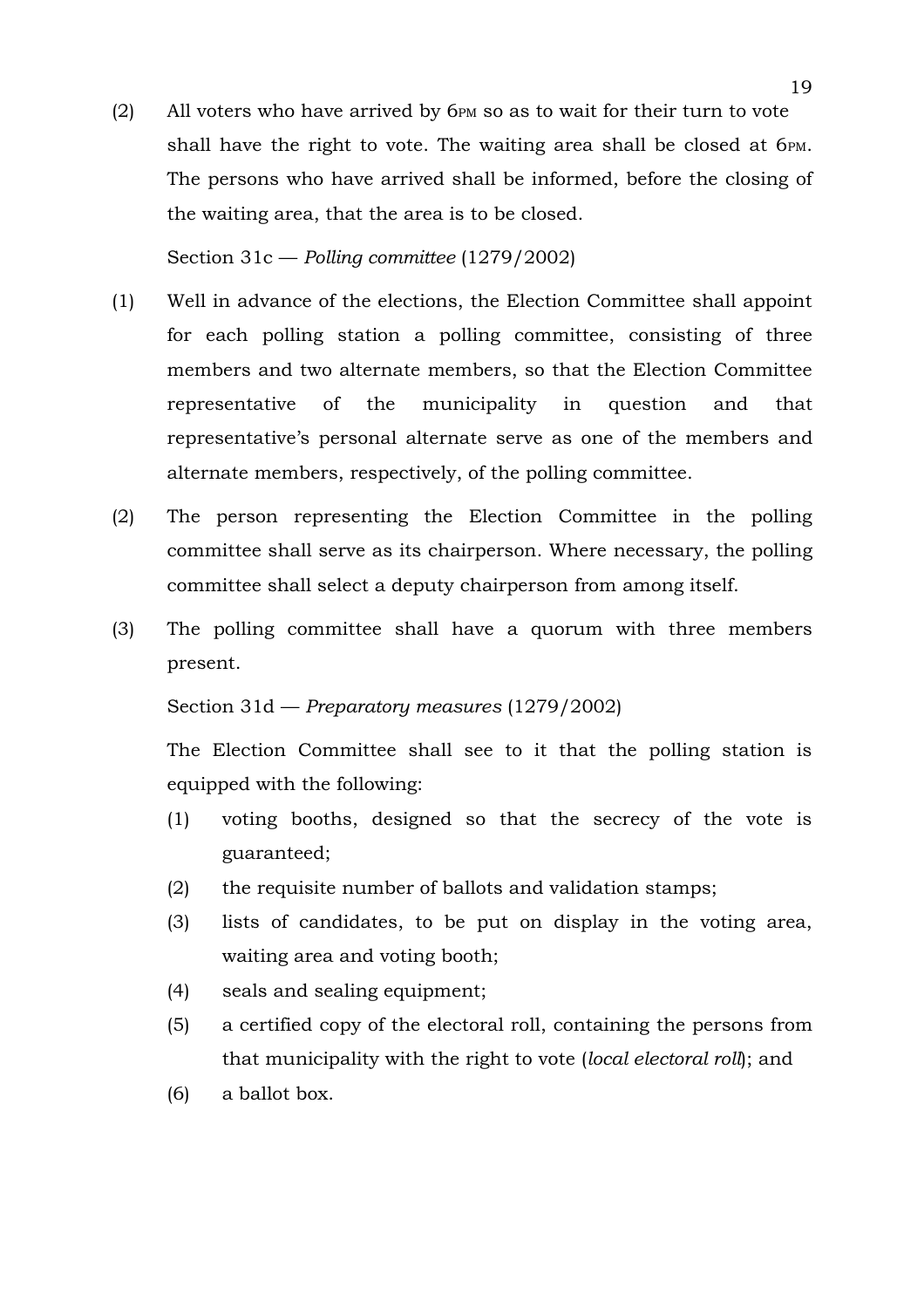- (1) In each polling station, there shall be a voting assistant designated by the Election Committee, for the purpose of assisting a voter on request in the marking of the ballot.
- (2) A person whose capacity to mark a ballot has been essentially diminished has the right to use the assistant of his or her choice in the marking of the ballot.
- (3) A voting assistant referred to above in paragraphs (1) and (2) shall be a person who has the right to vote in the elections to the Sámi Parliament. A person who is standing as a candidate in the elections shall not serve as a voting assistant or an assistant of choice.
- (4) The assistant shall conscientiously comply with the directions of the voter and keep secret the information received in the context of voting. Section 31f — *Opening the voting on polling day* (1279/2002)

At the opening of the voting on polling day, the chairperson of the polling committee shall show to the voters who are present that the ballot box is empty, and then close the box and seal it with the seal of the Election Committee. The ballot box shall not be opened after it has been closed at the opening of the voting on polling day, until such time that the counting of the votes in the elections to the Sámi Parliament commences under the provisions in sections 34–36.

Section 31g — *Voting on the polling day* (1279/2002)

- (1) The voter shall present himself or herself at the polling station to the polling committee, which shall see to it that the voter does not vote before his or her right to vote has been verified.
- (2) The voter shall provide identification to the polling committee.
- (3) The voter shall mark the ballot clearly with the number of the candidate whom he or she wishes to vote for, so that there is no uncertainty as to which candidate he or she means. The mark shall be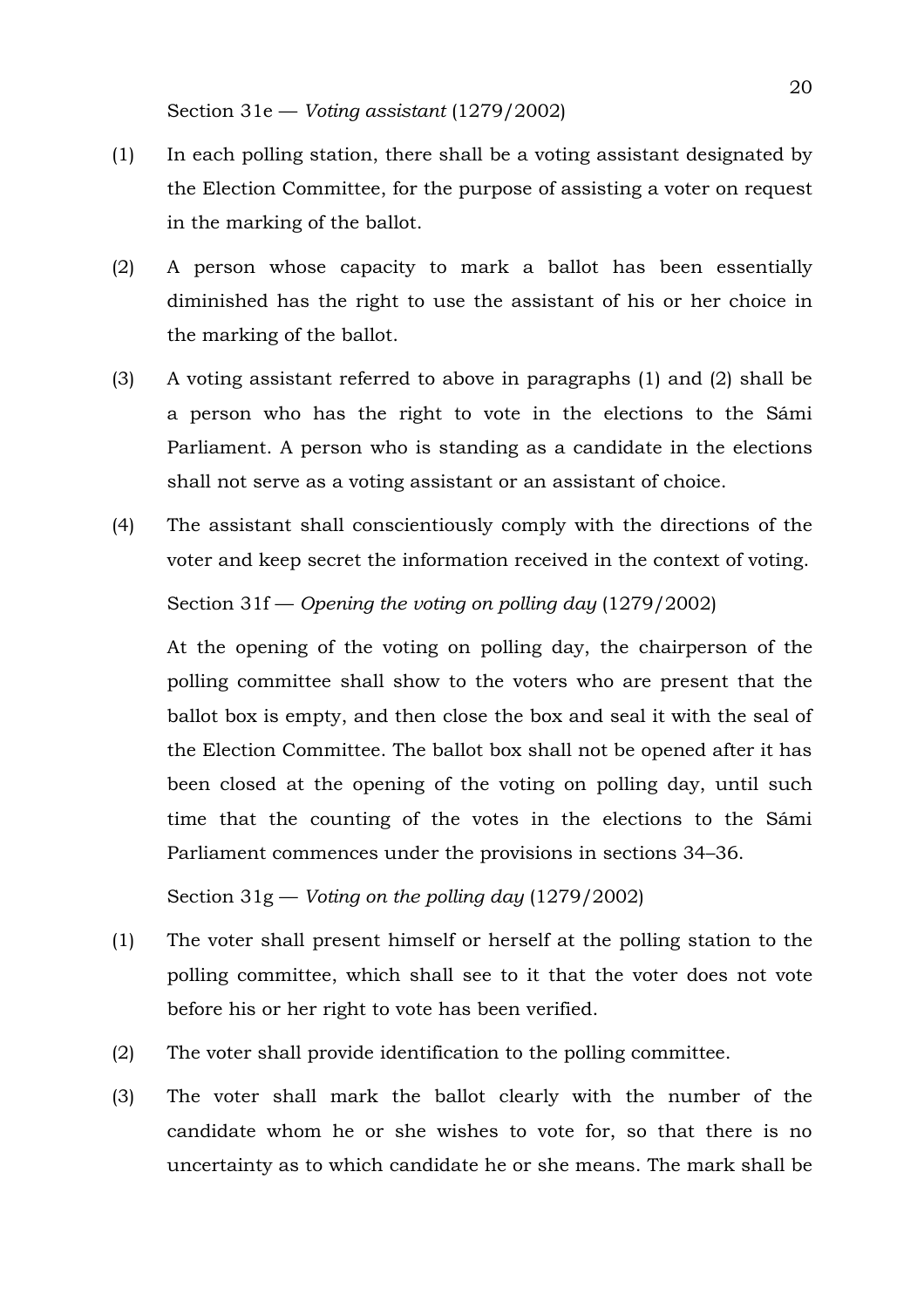made in the voting booth, so that the secrecy of the vote is maintained.

- (4) A voter who has marked the ballot shall then fold it and present it to the polling committee for stamping. Then the voter shall insert the ballot into the ballot box.
- (5) The polling committee shall make an entry into the electoral roll to the effect that the voter has exercised his or her right to vote.

Section 31h — *Closing of the voting on polling day; polling minutes*

- (1) After the closing of the voting on polling day, the polling committee shall see to it that the sealed ballot box and the local electoral roll, containing voting entries, are delivered to the Inari office of the Election Committee in a manner guaranteeing the secrecy of the vote. The Election Committee shall see to it that the ballot box and the local electoral roll are kept in a safe place until the commencement of the counting.
- (2) In addition, the polling committee shall see to it that minutes are kept of the voting on polling day, indicating:
	- (1) the date, as well as the clock times when the voting on the polling day was opened and closed;
	- (2) the members and alternate members of the polling committee present;
	- (3) the voting assistants and the assistants of choice; and
	- (4) the number of those voting.

## Section 32 — *Voting in institutions and at home*

- (1) Those persons who are being cared for in institutions located within the Sámi homeland, as well as those who are being cared for at home within the homeland, and who otherwise are incapable of voting without undue hardship, may vote at their place of care.
- (2) For voting at a place of care, the Election Committee shall appoint the member and deputy member representing the relevant municipality on the Election Committee to be the election official and his deputy.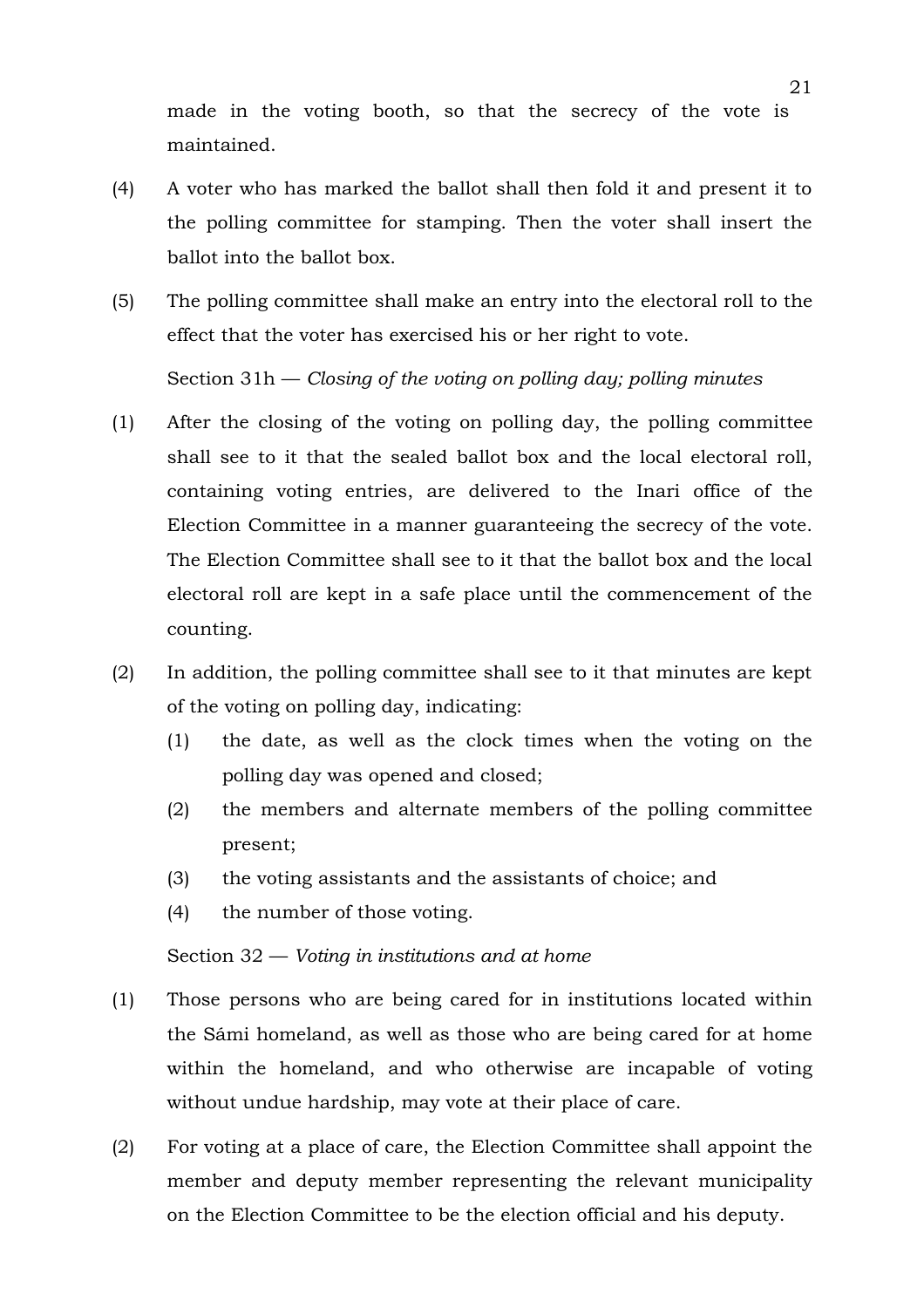(3) When voting at a place of care those present shall include the voter and the election official, as well as a person chosen or approved by the elector who shall also be entered in the electoral roll for the Sámi Parliament as entitled to vote.

*Section 33 has been repealed by the Act 1279/2002.*

Section 34 — *Commencement of the counting of the votes* (1279/2002)

The Election Committee shall commence counting the votes at 6PM on the Monday following the close of polling. Any covering envelopes that arrive after the commencement of counting shall be disregarded and not opened. Minutes shall be kept of the proceedings. The agent or alternate agent of a nomination group has the right to be present.

Section 35 — *Electoral roll entries* (1279/2002)

- (1) The counting of the votes shall commence with the opening of the covering envelopes and entering all those who have voted in accordance with sections 31 and 32 in the electoral roll according to the covering letters.
- (2) A vote shall be disregarded:
	- (1) if the person voting has not been entered in the electoral roll as a person with the right to vote, or if it is shown that he or she has died before the commencement of polling;
	- (2) if the covering letter is so deficient that it cannot with certainty be ascertained who has voted; or
	- (3) if the ballot envelope has been marked so that it bears a reference to the voter or the candidate or some other inappropriate marking.
- (3) A vote cast otherwise than on the polling day shall be disregarded also if it appears in the markings in the local electoral roll that the person has voted on the polling day.
- (4) When all those who have voted have been entered in the electoral roll, and when and the ballot envelopes to be disregarded, in their covering envelopes, have been set aside from those that have been accepted,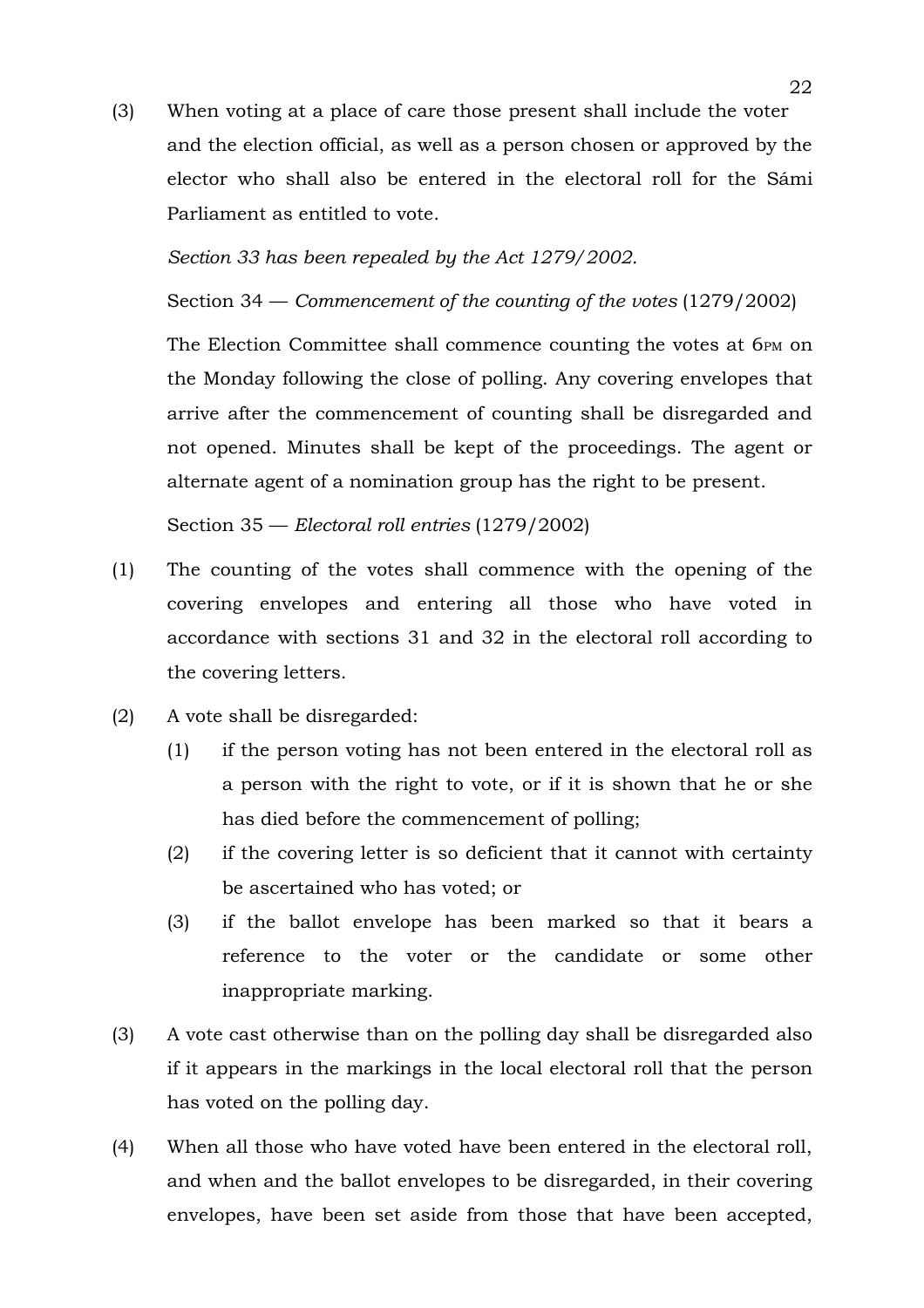the accepted ballot envelopes shall be placed unopened in a ballot box.

## Section 36 — *Sorting of ballots*

- (1) When all accepted ballot envelopes are in a ballot box, all ballot boxes shall be emptied and the ballot envelopes opened. (1279/2002)
- (2) For purposes of counting the votes, the ballots shall be sorted so that the ballots for each candidate are placed in separate piles. Ballots that have been declared invalid shall be sorted into a distinct pile. The ballots in each pile shall then be counted. Separate minutes shall be kept of the count.

## Section 37 — *Invalid ballots*

A ballot shall be declared invalid:

- (1) if the ballot envelope contains anything else than one ballot;
- (2) if the vote has been disregarded in accordance with section 35;
- (3) if a ballot other than the ballot printed and stamped by the Election Committee has been used;
- (4) if the candidate's number has been written so that it is not absolutely certain for whom the vote was cast; and
- (5) if the voter's name has been written on the ballot or it bears a distinctive identification or some other inappropriate marking; markings that only clarify for which candidate the voter intended to vote shall not be considered inappropriate.

## Section 37a — *Storing the election documents* (1279/2002)

The list of candidates, the ballots, the electoral roll with entries on those who voted, as well as the other material used in the elections shall be stored in accordance with the specific provisions thereon.

# Section 38 — *Determination of election results*

(1) The 21 candidates receiving the most votes shall have been elected as members of the Sámi Parliament are, provided that among them are at least three candidates from each of the municipalities in the Sámi homeland. If any of these municipalities does not have three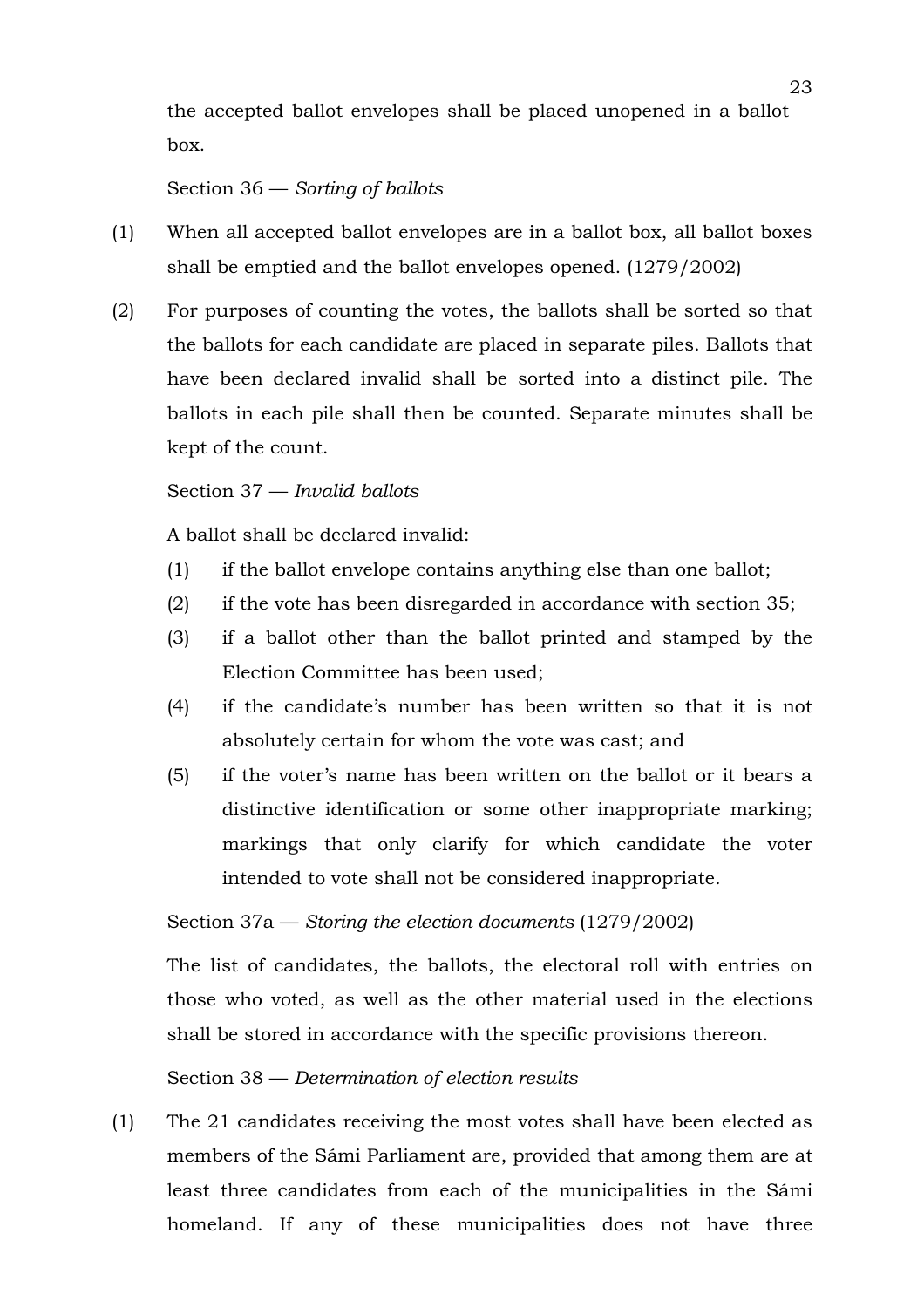candidates among this group, then the three candidates from this municipality with the most votes shall have been elected.

- (2) The deputy member to be elected from among the candidates for each of the Sámi municipalities is the one who has received the next most votes after the ones who were elected.
- (3) If there is a tied vote, the order of the candidates shall be decided by lot.

#### Section 39 — *Confirmation of election results*

- (1) The results of the election shall be confirmed by the Election Committee at a meeting commencing at 6PM on the third day after the commencement of the counting of the votes.
- (2) Immediate notification of the results of the election shall be made to the Ministry of Justice, which shall order the members and deputy members of the Sámi Parliament to take up their duties for the next term of office.

Section 40 — *Demand for rectification of and appeal against the results of the election* (1279/2002)

- (1) A person with the right to vote who considers that the decision of the Election Committee in confirming the results of the election or some measure related to it is unlawful, may submit a demand for rectification to the Board of the Sámi Parliament within 14 days of the Election Committee's confirmation of the election results.
- (2) The Board of the Sámi Parliament shall deal with the demand for rectification urgently and no later than the end of the election year.
- (3) The decision of the Board of the Sámi Parliament is open to appeal to the Supreme Administrative Court within 14 days of the date when the person in question has received notice of the decision of the Board. In other respects, the appeal shall be governed by the provisions in the Act on Administrative Judicial Procedure.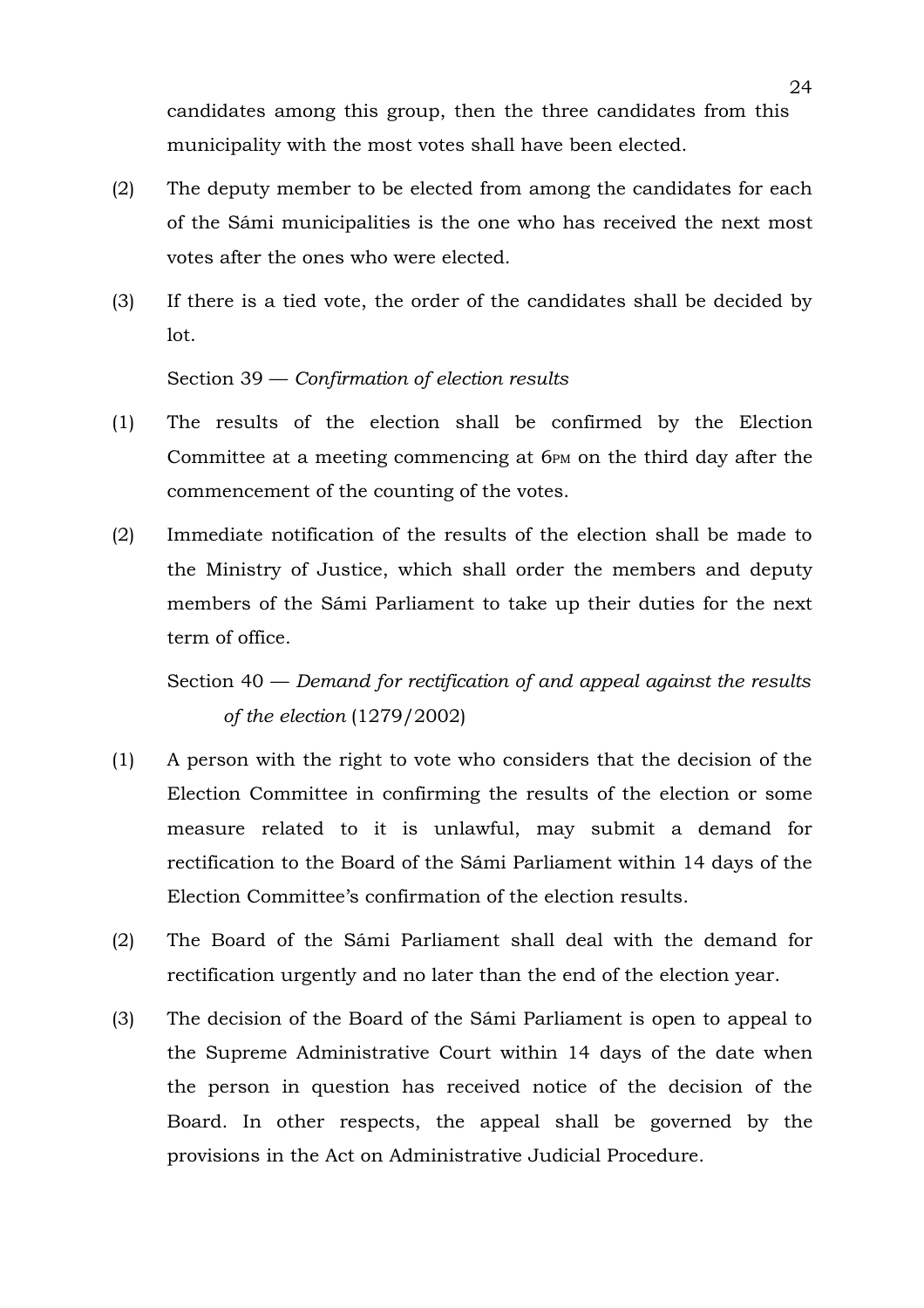- (4) If the decision or measure of the Election Committee referred to in paragraph (1) is unlawful and this has influenced the election results, the election results shall be rectified and the Government shall, if necessary, determine who are the members and deputy members of the Sámi Parliament in accordance with the rectified election results.
- (5) If the results of the election cannot be rectified, an order for the repeat of the elections shall be made.

# Section 40a — *Repeat of the elections after an appeal*

- (1) Repeat elections shall be carried out by the same Election Committee as in the repealed elections, if possible. The same certified electoral roll and list of candidates as in the repealed elections shall be used in the repeat elections, unless the Board of the Sámi Parliament or the Supreme Administrative Court otherwise orders in its decision. In other respects, the procedure in the repeat elections shall be that provided for the regular elections.
- (2) The repeat elections shall be carried out during the calendar month that begins after two full calendar months have passed from the issue of the decision referred to in paragraph (1). The elections shall commence with the dispatch of the election documents referred to in section 29 to those with the right to vote.
- (3) The results of the repeat elections shall be notified to the Ministry of Justice at once.

Section 40b — *Competence of the members of the Sámi Parliament and of the bodies appointed by the Sámi Parliament* (1279/2002)

The members and deputy members of the Sámi Parliament elected in repealed elections shall stay in office until the results of the repeat elections have been confirmed and the Government ordered the members of the Sámi Parliament to take up their duties in accordance with those results. The above provision applies also to the members o the bodies appointed by the Sámi Parliament.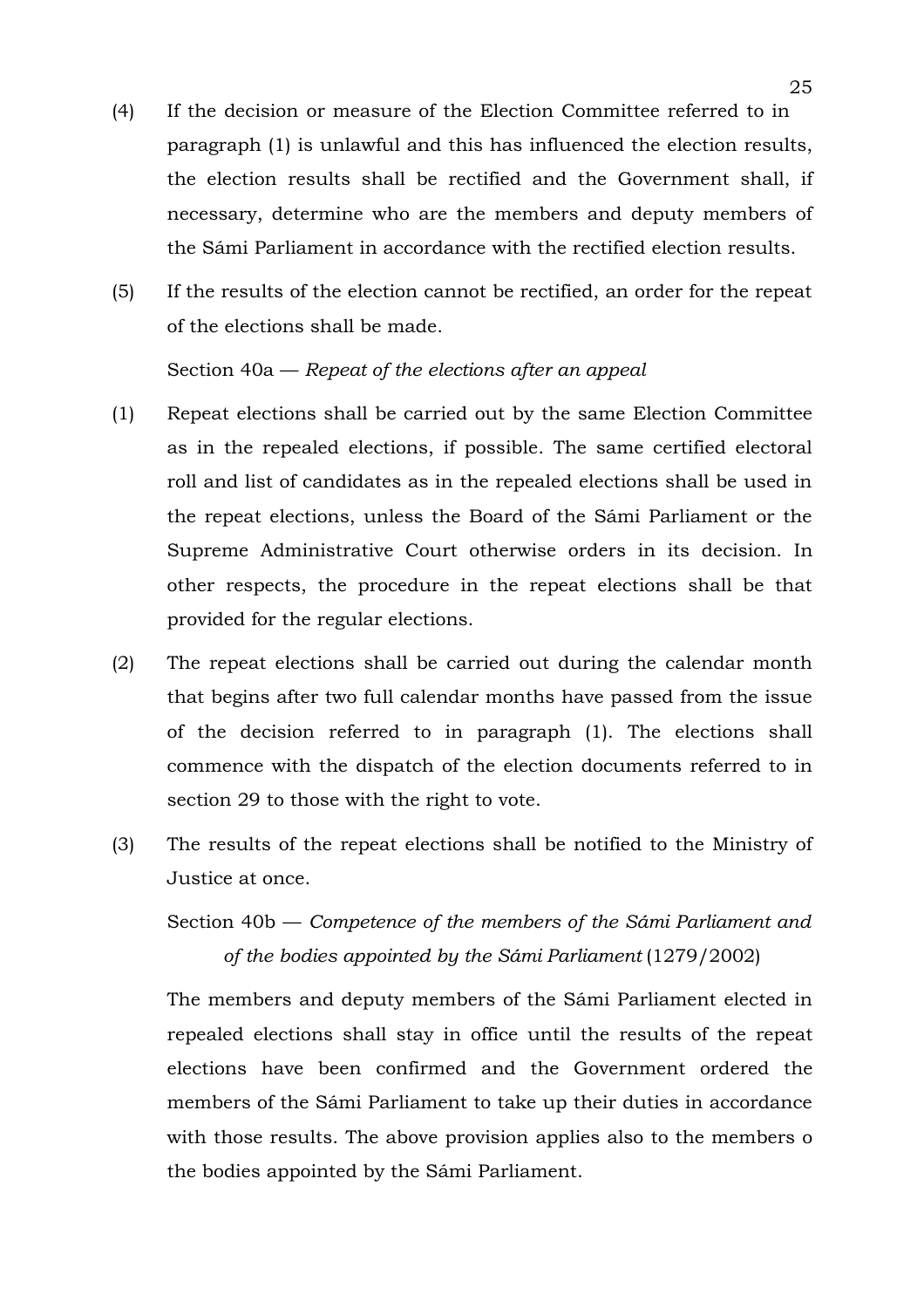Detailed provisions on the following issues may be adopted by Decree of the Ministry of Justice:

- (1) public announcements relating to the elections;
- (2) requests for inclusion in the electoral roll, removals from the roll and the information to be attached to such requests;
- (3) public display of the electoral roll;
- (4) publication of the list of candidates and public display of the same;
- (5) the ballot; and
- (6) the storage of the election documents.

# Chapter 5 — **Appeals**

## Section 41— *Lodging an appeal*

A decision of the Sámi Parliament Board or committee or other body established by the Parliament may be appealed against to the Sámi Parliament, unless otherwise prescribed in this Act or elsewhere in the law. An appeal against a decision of the Sámi Parliament may be made to the Supreme Administrative Court. The appeal shall observe what is prescribed in [the Act on Administrative Judicial Procedure].

# Chapter 6 — **Miscellaneous provisions**

Section 42 — *Employment of staff* (1725/1995)

The Sámi Parliament shall appoint or employ its own staff.

Section 42a — *Pension rights* (1725/1995)

- (1) All persons in the employ of the Sámi Parliament have a right to a pension and upon their death their beneficiaries shall have a right to a family pension from public funds to the extent appropriate according to the provisions pertaining to persons in the employ of the state and their beneficiaries.
- (2) In respect to the costs arising from arranging the pension cover intended in paragraph (1), the Sámi Parliament is liable to pay the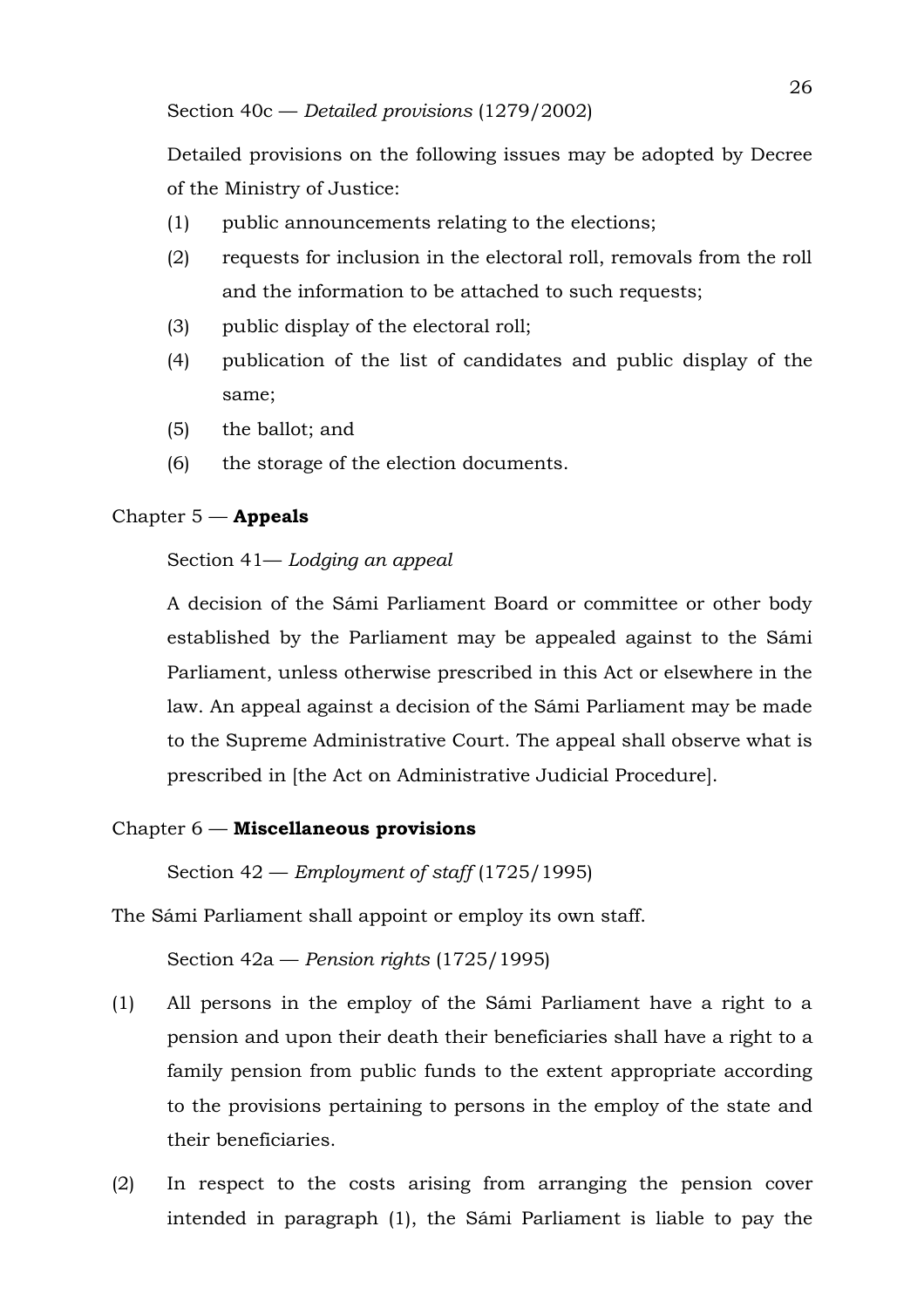pension contributions as prescribed in the State Pension Fund Act (1372/1989; *laki valtion eläkerahastoista*).

- (3) In order to implement the said pension cover, the Sámi Parliament shall annually inform the State Treasury of the persons in its employ. This information shall be made in accordance with the instructions of the State Treasury.
- (4) If the pension contributions are not made within the stipulated time, the State Pension Fund shall collect an annual interest on arrears in accordance with the rate of interest prescribed for this purpose in section 4(3) of the Interest Act (633/1982; *korkolaki*).
- (5) Pension contributions and interest on arrears will be collected as prescribed in the Proceedings for the Recovery of Taxes and Payments Act (367/1961; *laki menettelystä verojen ja maksujen perinnässä*).

Section 42b — *Secrecy obligation and liability in damages* (1725/1995)

- (1) No member of the Sámi Parliament or of the bodies referred to in section 14 or an auditor referred to in section 18c shall without due authorisation express to a third party or use to his private benefit any information which he has obtained in the performance of his duties concerning another person's private circumstances, economic situation or business or trade secrets.
- (2) Any person referred to in paragraph (1) is liable to make good the loss he has caused the Sámi Parliament in the performance of his duties either deliberately or through negligence. The same shall apply to loss caused to another through the breaking of this Act.
- (3) In respect to the reduction of compensation and the division of responsibility where several persons are liable for compensation, what is prescribed in the Tort Liability Act (412/1974; *vahingonkorvauslaki*) shall hereby apply.
- (4) In respect to the liability of civil servants and other employees to indemnify for damages, what is prescribed in the Tort Liability Act and elsewhere shall hereby apply.